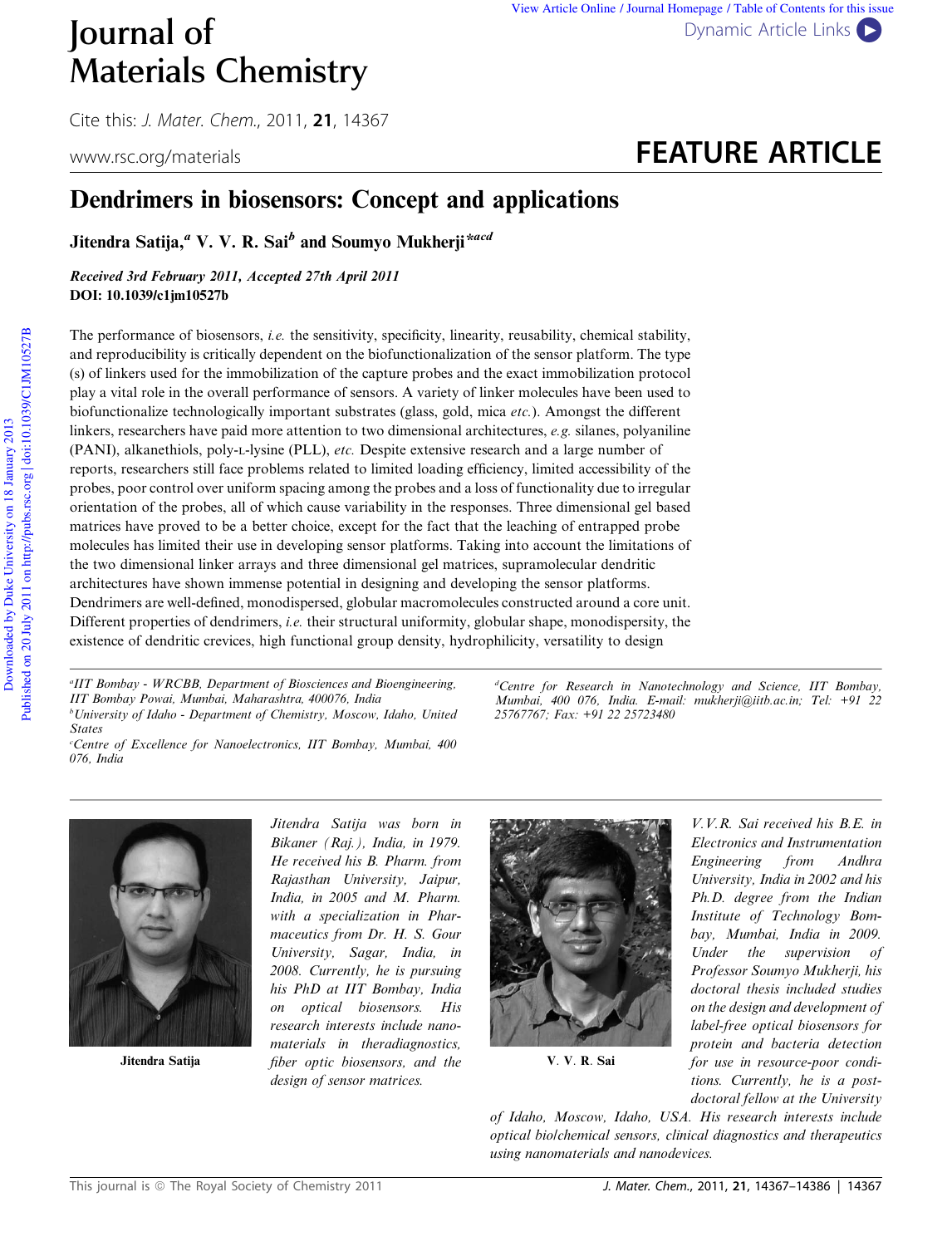dendrimer of different composition and their nanometric size can be exploited while developing high sensitivity biosensors. Researchers have demonstrated that these hyperbranched 3D molecules show enhanced sensitivity, reduced nonspecific binding, greater accessibility of the probe for the target analyte, high stability and low variability in their response. Hence, designing a sensor with a dendrimer as a linker is a successful approach to obtain superior sensor performance and minimize the overall cost of a sensor. In this article, we discuss various aspects of dendrimers from the point of view of sensor design, hoping that this review will excite more researchers into exploiting the exceptional properties of dendrimers in biosensor development.

### 1 Introduction

Development of reliable biosensing devices, especially microarrays and microchips, has been the prime interest of many researchers and commercial agencies ever since biosensors were invented. These devices are of great use not only in molecular medicine for gene expression studies, the detection of nucleotide mutations, and genotyping individuals in forensic applications, but also in bioanalytical chemistry, specifically for food safety and environmental analysis.<sup>1</sup> The performance of these biosensing devices depends on a number of factors including the surface chemistry used for immobilization, micro-/nano-fabrication techniques and the transduction techniques. Among these, substrate functionalization plays a vital role, since the orientation and functionality of the bioreceptor molecules (antibodies, enzymes, DNA, *etc.*) greatly influences the overall performance of a biosensor. Ideally, a biosensor matrix should be a molecularly organized surface that offers a high ligand density, adequate accessibility, low non-specific signals and the stable attachment of ligands throughout the assay and after the regeneration steps. In this respect, much research has been devoted to identify optimal sensor supports for various applications and, as a result, a variety of two-dimensional (2D) matrices, three-dimensional (3D) gels, membrane coatings and supramolecular architectures have been investigated.

#### 1.1 Limitations of conventional functionalization techniques

Two dimensional matrices are primarily built-up with alkanethiol self-assembled monolayers (SAMs) and silane-modified layers on gold and silica substrates respectively. Other examples include chitosan, polyaniline (PANI), poly-L-lysine (PLL), *etc.* These interface layers have limitations in developing a stable, dense and well organized biosensor matrix. For example, silane



Soumyo Mukherji

*Tech. in Instrumentation Engineering, Indian Institute of Technology (Kharagpur), his MS in Mechanical Engineering, Colorado State University (Fort Collins, USA) and his Ph.D. in Biomedical Engineering, University of North Carolina (Chapel Hill, USA). He joined IIT Bombay right after his PhD in 1997 as an Assistant Professor and is now a Professor in the Department of Biosciences and Bioengineering.*

*Soumyo Mukherji did his B.*

tends to polymerize upon exposure to air/moisture, and results in a defective and irreproducible adhesion on the glass unless substrates are dehydrated prior to silanization. In addition, silane layers bound or adsorbed to the sensor substrate may not withstand the regeneration steps.<sup>2</sup> PLL polymeric layers tends to lose their adhesive properties due to the damage from the molecular geometry of freely rotating long polypeptide chains after their immobilization onto the glass surface.<sup>3</sup> The loss of the quaternary amine groups from PLL during the covalent immobilization might also contribute to this phenomenon, since their positive charge plays a significant role in the immobilization of biomolecules. Furthermore, some of these linear polymeric linkers form entangled chains, which probably result in a decreased number of available functional groups for subsequent bioconjugation reactions.<sup>4</sup> In cases of short chain linear linkers, the rapid evaporation of the liquid environment and close surface contact of the bioreceptor molecules lead to the denaturation of their native functional structures.<sup>5</sup> Two dimensional linkers have low immobilization efficiencies due to their planar structures.<sup>6</sup> These limitations of the linear linkers are still unresolved and prevent microarray technology from reaching its full potential.<sup>7</sup> The conventional linkers give rise to some level of satisfactory performance only after accounting for the losses arising from their planar surface morphology, such as a reduced number of capture probes, reduced accessibility and the loss of functionality of the bioreceptor molecules.<sup>8</sup>

Use of 3D gels or the membrane-coated surfaces of poly-acrylamide<sup>9</sup> and agarose gel<sup>10</sup> have been suggested to preserve the functionality and affinity of the biomolecules. Although the physical adsorption of proteineous molecules is a viable alternative to preserve the native protein conformation and obtain good binding capacity, the leaching of bioreceptor molecules results in larger variations in signal intensity, thus limiting their use.

Three-dimensional supramolecular architectures, such as 'dendrimeric' linker systems, have been proposed to overcome the above-mentioned limitations. The inherent characteristics of these molecules, such as their structural homogeneity, integrity, controlled composition, and high density multidentate homogeneous ends for consecutive bioconjugation reactions make them unique and stable for versatile applications. Soon after the discovery of dendrimers,<sup>11</sup> these macromolecules received extensive applications in diverse fields; drug and gene delivery, biomedical imaging, microelectronic and biomimetic systems, catalysis, nanocomposite systems, high-capacity chelating agents, detoxication agents for hydrophobic endogenous toxins, and chemical and biochemical sensors.<sup>12</sup> Although dendrimers have been widely employed in various branches of biomedical science, an exponential increase in the number of articles related to its application in sensors and biosensors has been observed in the last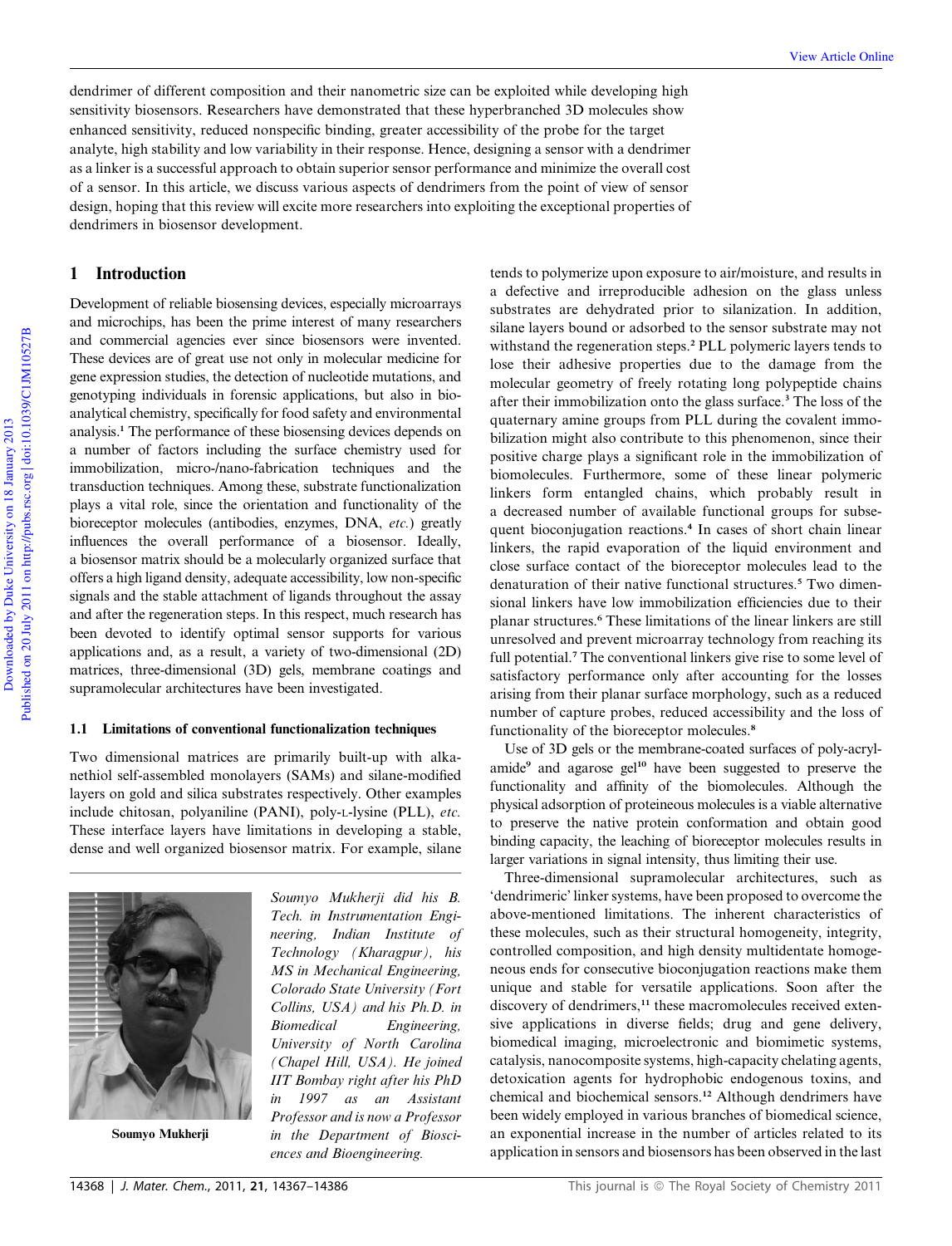five years. This review is intended to draw attention of innumerable sensor research groups towards the potential advantages of dendrimers over conventional linkers or functionalization techniques. We have focused on the current surface modification strategies of silica and gold substrates with dendrimers, the influence of dendrimeric properties on sensor performance and the applications of dendrimers in conjunction with different transducers for the detection of a variety of analytes.

#### 1.2 Introduction to dendrimers

Dendrimers are monodispersed, three dimensional, hyperbranched, nanoscale polymeric architectures with a very high density of surface functional groups. These molecules have a definite molecular weight, shape and size, which make them excellent molecules for innumerable applications.<sup>11a</sup> Dendrimer molecules are composed of three distinct domains, the core, the dendron and the terminal functional groups (Fig. 1). The space between the branches of a dendrimer molecule forms cavities which are known as dendrimeric crevices. The properties of the dendrimers are dominated by peripheral functional groups, although the internal functionality of dendrimeric crevices and central core also are of great significance.

1.2.1 Dendrimer synthesis. In the past two decades, various approaches have been developed for dendrimer synthesis. Among these, divergent and convergent growths have emerged as fundamental approaches, in which growth is typically achieved *via* sequential conjugation and/or protection-deprotection reactions. These techniques have been scaled-up and commercialized for a variety of dendrimer families.

*Divergent approach.* This approach was developed independently by three research groups led by Vögtle,<sup>11b</sup> Newkone<sup>11c</sup> and Tomalia.<sup>11c</sup> In this method, the growth of the dendrimer proceeds from its core to the periphery (Fig.  $2$ ).<sup>13</sup> The reaction of the peripheral functionalities of the core with the complementary reactive group of the dendron monomer introduces a new latent branch point at each coupling site and results in an increase in

the number of peripheral functionalities.<sup>14</sup> This approach has been successfully used for the synthesis of PAMAM, PPI, Poly-L-Lysine, melamine, citric acid and polyglycerol dendrimers (Table 1).

*Convergent approach.* This synthetic route was first reported by Hawker and Fréchet.<sup>15</sup> In this method, growth initiates from what will eventually become the exterior of the molecule, and progresses inward by coupling end groups to each branch of the monomer (Fig. 2). This technique has been utilized for polyester, polyether and melamine dendrimer synthesis (Table 1).

In addition to the above-described methods, the double-stage convergent growth approach,<sup>16</sup> double-exponential dendrimer growth approach<sup>17</sup> and orthogonal coupling<sup>18</sup> have also been used for dendrimer synthesis. So far, over one hundred dendrimer families with different internal and external functionalities have been created (Table 1).<sup>19</sup> Common peripheral groups in dendrimers are–NH<sub>2</sub>,–COOH,–OH,–CHO, *etc.* which have been exploited to develop more than 1000 types of bioconjugates.

Simple dendrimer synthetic chemistry has led to the creation of dendrimers of different shapes such as star/globular,<sup>11a</sup> cone,<sup>33</sup> bowl,<sup>34</sup> turbine,<sup>35</sup> tadpole,<sup>36</sup> cross,<sup>37</sup> snowflake,<sup>38</sup> dumbbell,<sup>39</sup> etc. Globular-shaped PAMAM dendrimers are the first and the most extensively studied family of dendrimers. The shape of the dendrimer molecules depends on the generation, the physicochemical properties of the core material and the dendrons. They undergo conformational change and tend to become compact with an increase in the number of generations. These molecules behave as soft or hard spheres for intermediate (4G to 8G) or higher generations (>8G) respectively.<sup>40</sup>

#### 2 Surface modification using dendrimers

A number of surface modification techniques have been explored for grafting dendrimers on sensor substrates, mainly gold or silica (glass slides, silicon wafers and silica fibers). They include the Langmuir-Blodgett (LB) technique,<sup>41</sup> noncovalent interactions,<sup>42</sup> covalent attachment<sup>43</sup> and the spin casting technique.<sup>44</sup> In this article, we have focused on noncovalent and covalent immobilization techniques of dendrimers



Fig. 1 The typical structure of poly(amido amine) (PAMAM) and poly(propylene imine) (PPI) dendrimer with three distinct domains: core, dendron and pendent groups.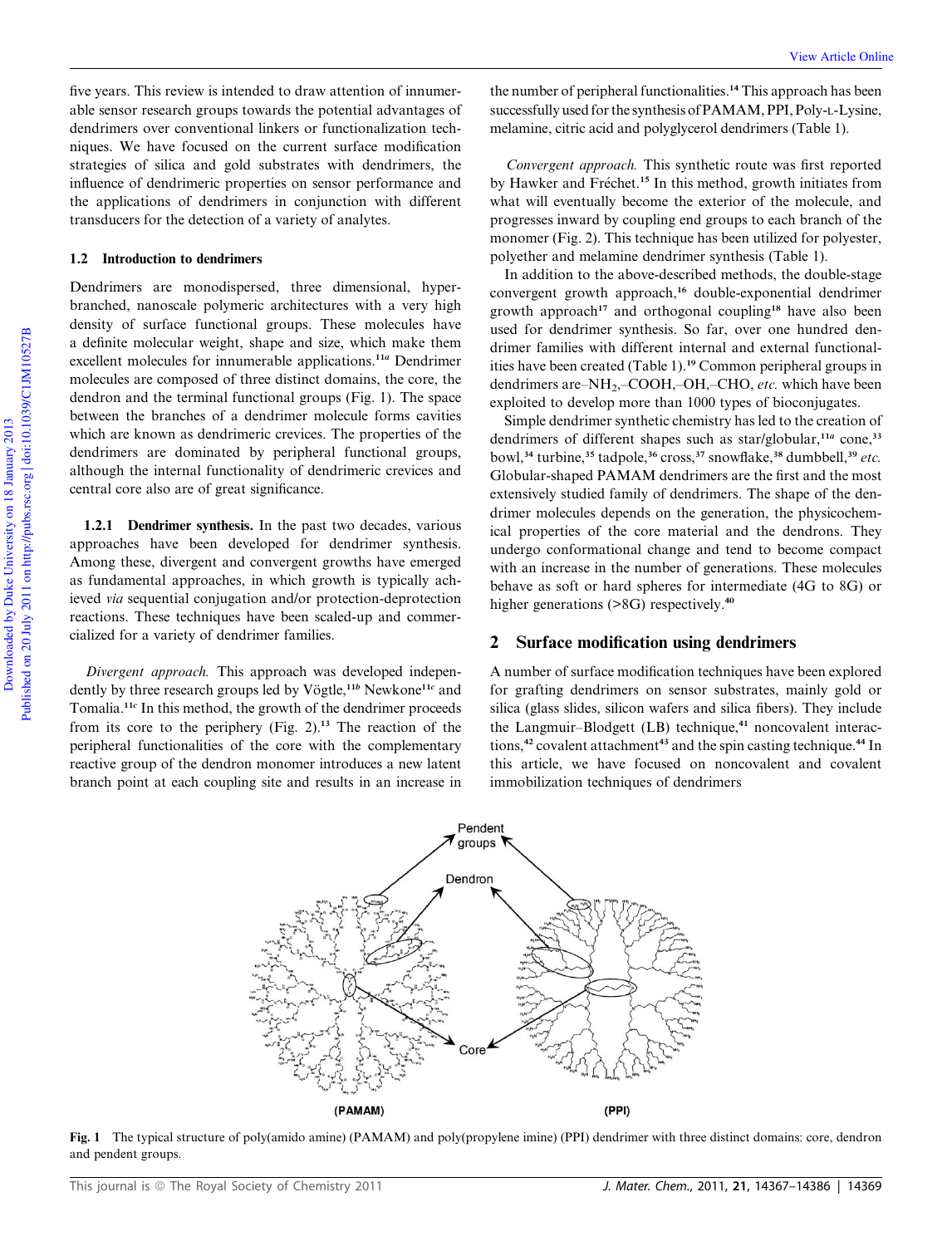

 $\bullet$  = Core,  $\bullet$  = |st G Dendron,  $\bullet$  = |lnd G Dendron,  $\bullet$  = |llnd G Dendron,  $\bullet$  = Functional Group

Fig. 2 A scheme illustrating the convergent and divergent growth approach for dendrimer synthesis.

#### 2.1 Non-covalent immobilization of dendrimers

Non-covalent immobilization involves either physical or chemical adsorption, which are caused by hydrogen bonding, van der Waal's forces and electrostatic interactions. Either cationic or anionic dendrimeric architectures may be bound to bare and functionalized substrates.<sup>45</sup> For example, cationic dendrimers are adsorbed on silica substrates through ionic interactions with negatively charged silanol sites and, to some extent by hydrogen bonding. Binding is stronger for higher generations due to increased electrostatic adsorption caused by the high degree of multidentate interactions.<sup>42a</sup> In a similar fashion, amine terminated dendrimers are chemisorbed on different gold substrates including micropatterned surfaces,<sup>42b</sup> electrodes,<sup>46</sup> and nanoparticles.<sup>6</sup>

Multilayer dendrimer structures have been obtained by the layer-by-layer (LBL) assembly of oppositely charged species, of which at least one is a dendrimer. Examples include (i) a multilayered assembly of PAMAM dendrimer and  $K_2PtCl_4$  on silicon wafers,<sup>47</sup> (ii) polyoxometalates (Keggin-structure  $\text{PMo}_{12}\text{O}_{40}^{\text{3-}}$  or Dawson-structure  $P_2W_{18}O_{62}^{6-}$  and a PAMAM dendrimer on gold or quartz surfaces,<sup>48</sup> (iii) a multilayered matrix composed of a cationic *n*.0G PAMAM-NH<sup>2</sup> and a *n*.5G anionic PAMAM-COOH dendrimer<sup>49</sup> and (iv) a carboxyl-terminated poly-ether dendrimer playing the dual role of hydrogen donor as well as acceptor.<sup>50</sup> These multilayered matrices have been used to embed nanoparticles to obtain highly active surface enhanced Raman scattering (SERS) substrates.<sup>51</sup>

Although non-covalent binding is a simple technique, it is not a preferred protocol due to its poor reproducibility and the possible delamination of the dendrimer layer. In particular, the lower generation dendrimeric layers are less stable and more readily desorb upon exposure to water (pH 5.5), chloroform or ethanol, compared to the higher generations.<sup>45</sup><sup>a</sup>

#### 2.2 Covalent immobilization

Covalent immobilization is an attractive choice for surface functionalization since it is stable, durable, reproducible, and its assembly can be controlled to a greater degree. Typically,

covalent immobilization involves the introduction of functional groups by means of conventional surface modification techniques such as silanization or alkanethiol self assembled monolayers for silica or gold surfaces, respectively. Most of the studies have utilized dendrimers more like a linker layer between a functionalized substrate and bioreceptor molecules, barring a few reports where modified dendrimers were used directly with substrates. Some other studies involved the *in situ* fabrication of a pseudodendritic linker by a four step chemical reaction on a glass and polypropylene surface<sup>52</sup> or the assembly of dendrimers on flat surfaces by means of "click" chemistry, using homo or hetero bifunctional coupling agents.<sup>53</sup> Covalent techniques for the immobilization of dendrimers on silica and gold substrates are mainly discussed here (Fig. 3 and Table 2).

2.2.1 Coupling to silica. A variety of linker molecules have been used to facilitate dendrimer coupling to silica surfaces. Among these, silane molecules have been commonly used

*Silane method.* Silanization is the most widely adapted technique for introducing various functional groups to a silica surface. A variety of silane molecules including aminosilane, cyanosilane, epoxysilane, *etc.* have been utilized to immobilize dendrimers on glass/quartz surfaces through suitable homo-or hetero-bifunctional cross linkers.<sup>2,56,65</sup> For example, a surface is aminosilanized to bind an amine terminated dendrimer using glutaraldehyde as a cross linker<sup>66</sup> or alternatively, an aldehyde/ carboxy terminated dendrimer *via* Schiff base formation.<sup>5,55</sup>

Multilayer dendrimeric films have been assembled using supercritical carbon dioxide (SCCO<sub>2</sub>) on a silica surface.<sup>56</sup> Cyano functional groups of 3-cyanopropyltrichlorosilane coated silica substrates were hydrolyzed to carboxylic acid terminals by treating them with sulfuric acid, and subsequently converted into anhydride groups using trifluoroacetic anhydride in  $SCCO<sub>2</sub>$ . PAMAM dendrimers were then covalently attached to the reactive anhydride groups in  $SCCO<sub>2</sub>$ . In the same study, the authors also reported the assembly of a PAMAM dendrimer on p-aminophenyl-trimethoxysilane coated silicon substrates using pyromellitic dianhydride as a coupling agent.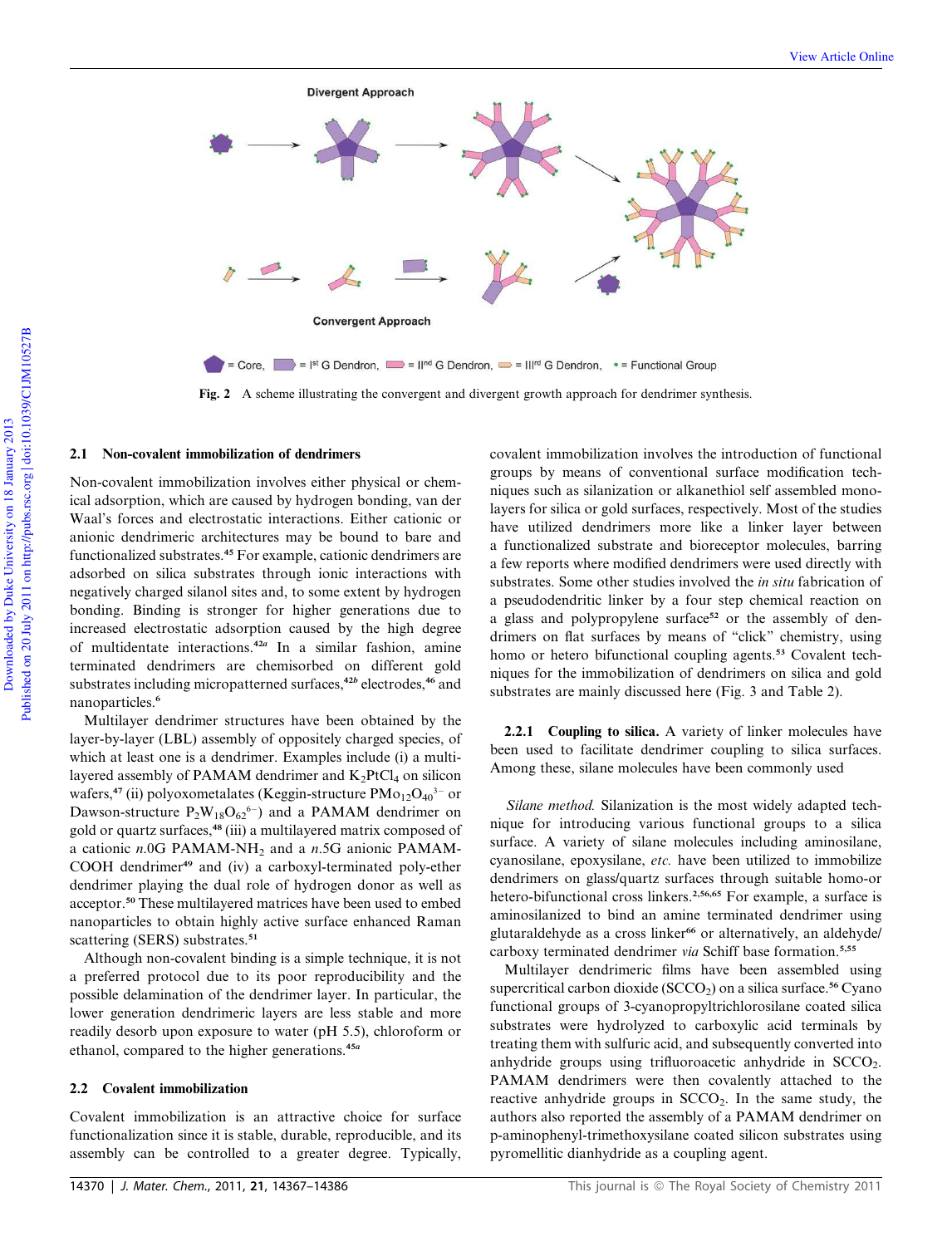| Dendrimer                         | Core                                                   | Dendron/monomer                                            | Pendent<br>group(P) | $nG-mP^a$                                      | References                                                      |
|-----------------------------------|--------------------------------------------------------|------------------------------------------------------------|---------------------|------------------------------------------------|-----------------------------------------------------------------|
| Divergent Approach<br>Citric Acid | СI<br>СI<br>븽<br>diacyl chloride poly (ethyleneglycol) | OН<br>$\circ$<br>HO-<br>OH<br>citric acid                  | $-COOH$             | $1G-6$<br>$2G-18$<br>$3G - 54$                 | Namazi and Adeli <sup>20</sup>                                  |
| Poly(amido amine)                 | $H_2N\diagup N H_2$<br>ethylene diamine                | (i) methyl acrylate<br>$H_2N\diagup NH_2$                  | $-NH_2$             | $1G-4$<br>$4G - 32$<br>$5G - 64$<br>$0.5G - 4$ |                                                                 |
|                                   |                                                        | (ii) ethylene diamine                                      | $-COOH$             | $3.5G - 32$<br>$4.5G - 64$                     | Tomalia et al. <sup>11a</sup>                                   |
| Polyether                         | ΟН<br>OН<br>HO<br>OH<br>pentaerythritol                | ΟH<br>4-(hydroxymethyl)-2,6,7-<br>trioxabicyclo[2.2.2]octa | $-\mathrm{OH}$      | $1G-12$<br>$2G - 36$<br>$3G-108$               | Padias et al. <sup>21</sup>                                     |
| Polyglycerol                      | OH<br>HO<br>ΟН<br>1,1,1-trimethylolpropane             | اCا ِ<br>Allyl chloride                                    | $-OH$               | 3G-24<br>$4G - 48$<br>$5G-96$                  | Haag et al.; $22a$ Ooya et al. $22b$                            |
| Poly-L-lysine                     | H<br>polyethyleneglycol                                | ΗN<br>OH<br>HN<br>O<br>$L$ -lysine                         | $-NH_2$             | $3G-16$<br>$4G - 32$<br>$5G - 64$              | Kaminskas et al.; <sup>23</sup><br>Agrawal et al. <sup>24</sup> |
| Polyphenylene                     | tetraethynylbiphenyl                                   | $\mathsf R$<br>R<br>O<br>tetraphenylcyclopentadienone      | $-{\bf R}$          | $1G-8$<br>$2G-16$<br>$3G - 32$                 | Morgenroth et al. <sup>25</sup>                                 |
|                                   | $\sim$ NH <sub>2</sub><br>$H_2N$<br>1,4-diaminobutane  | $\equiv$ N<br>acrylonitrile                                | $-NH_2$             | $1G-4$<br>$4G - 32$<br>$5G-64$                 | de Brabander-van<br>den Berg and<br>Meijer <sup>26</sup>        |
| Poly(propylene imine)             | $H_2N\sum_{NH_2}$<br>ethylene diamine                  | $\equiv$ N<br>acrylonitrile                                | $-{\rm CN}$         | $0.5G-4$<br>$3.5G - 32$<br>$4.5G - 64$         | Kumar et al. <sup>27</sup>                                      |

# Table 1 Structural composition of some important families of dendrimer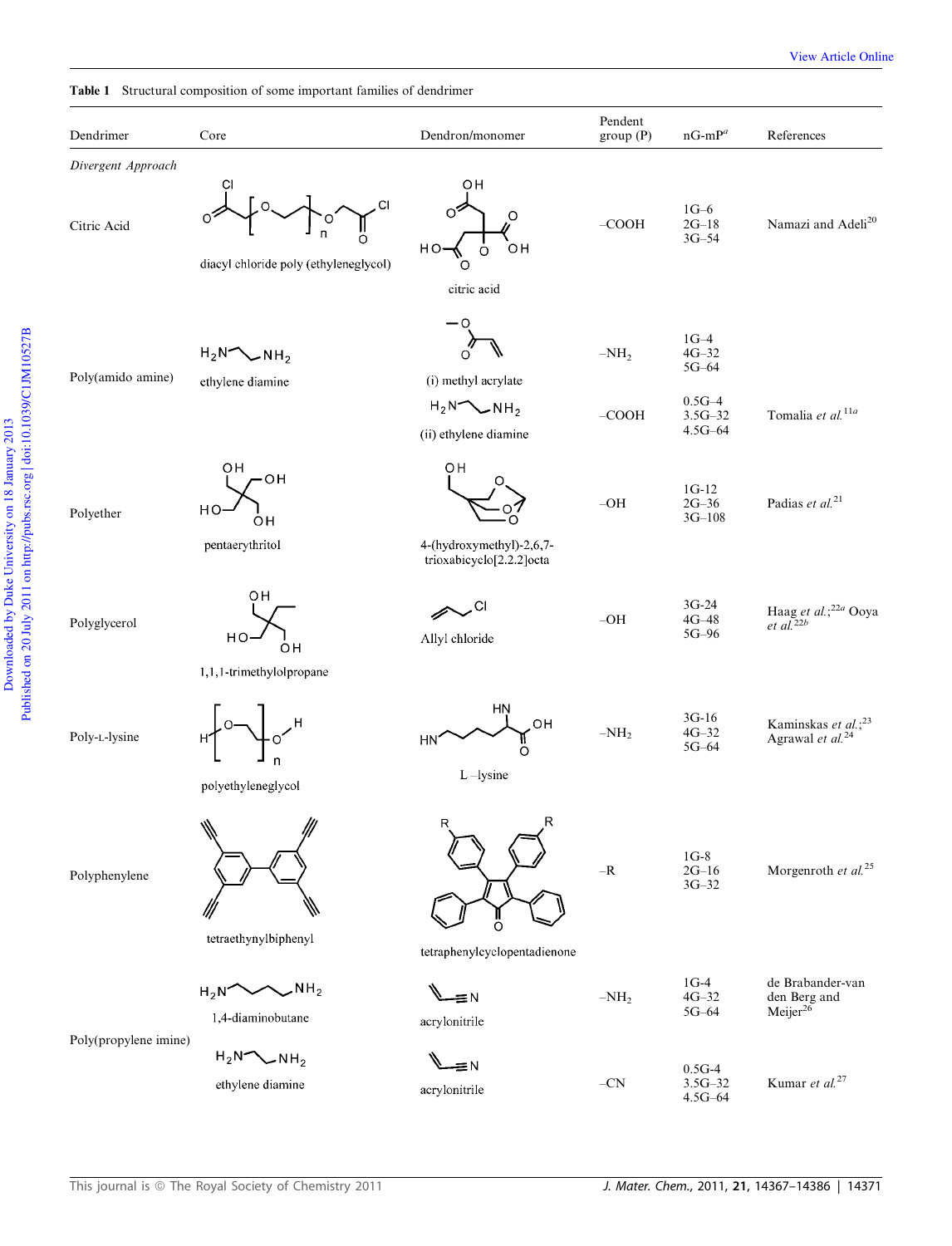



*Other methods.* Fail *et al.*<sup>57</sup> immobilized PAMAM-NH<sub>2</sub> dendrimers on pulse polymerized maleic anhydride surfaces *via* amide linkage. This matrix was used for a variety of surface related phenomena including fluorination and imidization. In another strategy, a homogeneous film of PPI dendrimers was generated on a silica substrate using 1,1'-carbonyldiimidazole as a coupling agent.<sup>43</sup><sup>b</sup> Recently, dendrimer conjugation has been

reported by exploiting the avidin-biotin specific interactions.<sup>67</sup> In this approach, pre-produced avidin-biotin-dendrimers composites were specifically bound on biotin functionalized glass substrates using selective avidin-biotin interactions.

Multilayer films of a carboxyl terminated PAMAM dendrimer and nitro-containing diazoresin on a silica surface were formed *via* the LBL technique. The diazonium groups were decomposed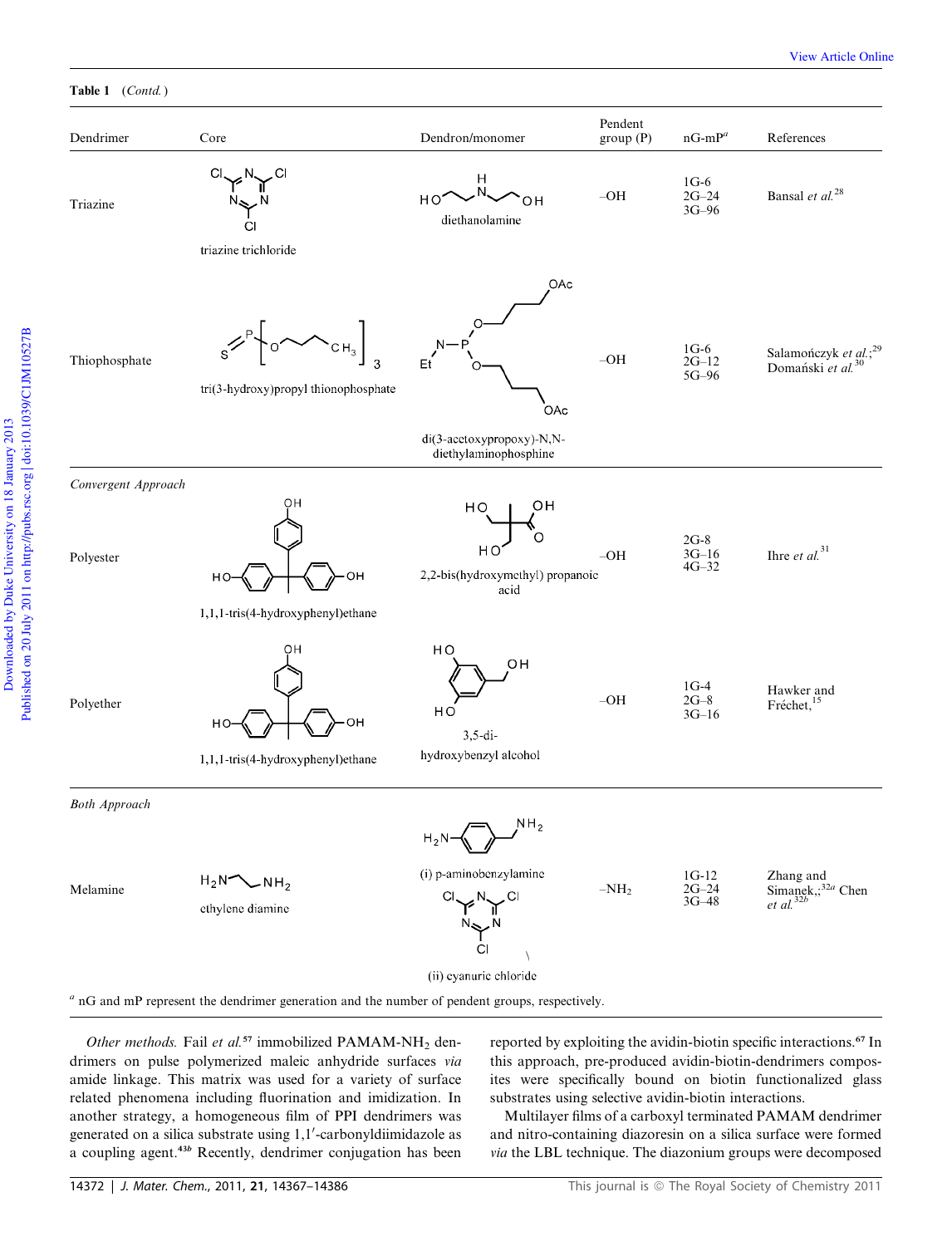

Fig. 3 Schematic representation of dendrimer immobilization strategies on solid substrates using zero, one or two linker system and multilayered matrix fabrication.

into phenyl cations by UV-irradiation and allowed to bind with the carboxyl groups to produce a covalent ester interlayer linkage.<sup>68</sup>

2.2.2 Coupling to gold. Dendrimers have been grafted onto gold substrates using SAMs of heterobifunctional coupling agents with a thiol group at one of the ends. Thiol groups of these





<sup>a</sup> NHS: N-hydroxysuccinimide; PMDA: pyromellitic dianhydride; 3-APTS: 3-aminopropyltriethoxysilane; BS<sup>3</sup>: bis(sulfo succinimidyl) suberate; 11-MUA: 11-mercapto undecanoic acid; p-APhTMS: p-aminophenyltrimethoxysilane; 3-CPTCS: 3-cyanopropyltrichlorosilane; AUT: amino undecanethiol; HPMS: 2-hydroxypentamethylene sulphide; PF<sub>5</sub>-EDAC: pentafluorophenol, 1-ethyl-3-(3-dimethyl aminopropyl)carbodiimide hydrochloride; CF<sub>3</sub>COOH: trifluoroacetic acid; DCC: 1,3-dicyclohexylcarbodiimide; NU: not used.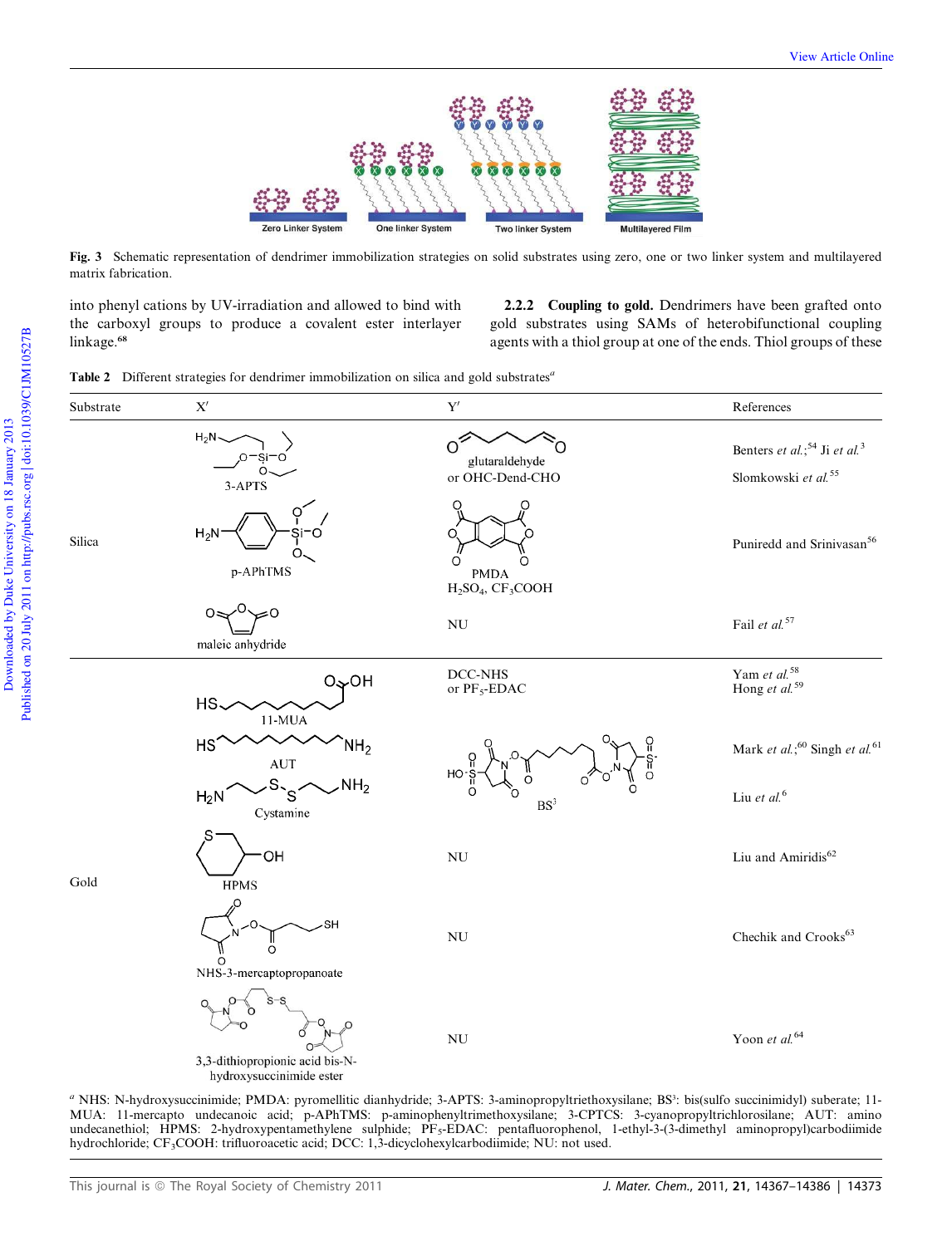linkers are known to chemisorb on gold surfaces while the other functional group binds to dendrimer molecules.

*Mercaptoundecanoic acid (MUA) and analogs.* Different generations of PAMAM dendrimers have been immobilized on MUA coated gold surfaces using EDC-NHS mediated coupling chemistry.<sup>43</sup>a,58,69 Covalent attachment is accomplished by forming amide bonds between the peripheral amine groups of the PAMAM dendrimer and the carboxylic acid groups of MUA-SAMs on gold substrates. Surface-confined dendrimer interfaces have been prepared on mixed SAM (*e.g.* MUA + mercaptopentane (MP)) coated gold substrates in a similar way.<sup>70</sup> This chemistry has been exploited in fabricating biochips for protein–ligand interactions to bind PAMAM dendrimers by microcontact printing.59,71 Yoon *et al.*<sup>72</sup> used pentafluorophenylactivated ester groups for grafting amine terminated dendrimers onto a MUA treated gold surface and claimed 10 times faster reaction rates than for other reactive esters. The self assembled monolayers of 3-mercaptopropionic acid have also been used to anchor PAMAM dendrimers on gold electrodes to develop electrochemical biosensors.<sup>73</sup>

A durable, polyfunctional and highly impermeable thin film has been prepared using amine-/hydroxyl-terminated PAMAM dendrimers, first as building blocks and then as *in situ* thermosetting agents.<sup>74</sup> Amine terminated PAMAM dendrimers were covalently linked to chloroformate-activated MUA-SAMs *via* amide bond formation. Further, poly(maleic anhydride)-c-poly(methyl vinyl ether) was covalently linked to the amine functionalized substrate *via* amic acid bonds. Imidization and decomposition of PAMAM dendrimers in the film were accomplished by thermal treatment to realize the highly impermeable thin films.

*Amino alkane thiol SAMs.* The formation of SAMs using cystamine, a short chain amino alkane thiol molecule, is a simple and inexpensive approach to obtain amine groups on a gold surface. Dendrimers can be covalently bound to the free amines *via* coupling agents, such as glutaraldehyde, bis(sulfo succinimidyl) suberate (BS<sup>3</sup>), *etc.*<sup>6,61</sup> For example, amine functional SAMs have been utilized to obtain multilayered glucose biosensing films on gold disk electrodes by LBL depositions of alternating layers of 4G PAMAM dendrimers and –CHO terminated periodate-oxidized glucose oxidase (GOx).<sup>75</sup> Alternatively, dendrimers are bound to gold using 11-amino 1-undecanethiol hydrochloride (AUT), a long chain amino alkane thiol molecule that aids the retention of bioreceptor activity to a greater degree than cystamine. Following this dendrimer conjugation chemistry, DNA<sup>60,76</sup> and explosive<sup>61</sup> sensor chips have been fabricated.

*Miscellaneous.* An amine-reactive SAM has been constructed by chemisorption of 3,3-dithiopropionic acid bis-*N*-hydroxysuccinimide ester on gold surfaces and utilized to bind ferrocenyl-tethered dendrimers.<sup>64</sup> PAMAM dendrimers have also been immobilized in a similar fashion using 11,11'-dithiobis(Nhydroxy succinimidylundecanoate) as a coupling agent.<sup>77</sup> Micro-/nano-fabricated robust reactive arrays were developed *via* solution phase chemistry, microcontact printing  $(\mu CP)$ , and atomic force microscopy (AFM) tip-mediated transfer (dip pen nanolithography). In another approach, aldehyde functionalities

were generated on gold substrate using 2-hydroxypentamethylene sulfide (HPMS) to bind an amine terminated dendrimer layer to the sensor surface.<sup>62</sup> Crooks and coworkers bypassed the necessity of alkyl thiol SAMs with the help of thiol terminated dendrimers obtained by treating a PAMAM dendrimer with N-hydroxy succinimidyl 3-mercaptopropanoate.<sup>63</sup>

# 3 Influence of dendrimer properties on sensor performance

The exciting properties of dendrimers, such as globular geometry, their controllable size, high surface functionality, hydrophilicity and high mechanical and chemical stability make them an ideal matrix for the immobilization of biomolecules. These properties result in the enhanced target capturing ability, sensitivity, specificity, stability and reusability of the biosensors. The typical structural features of dendrimers and their influence on sensor performance are explained in this section.

#### 3.1 The size and shape of the dendrimer

Nanoscopic supramolecular architectures of dendrimers spread three dimensionally and attain globular geometry with each subsequent higher generation. Their tiny size and quasi threedimensional structure provide better control over the thickness of the sensor matrix and the spacing among the immobilized bioreceptor molecules, thereby preserving the functionality of immobilized ligand groups and reducing nonspecific binding (NSB).

3.1.1 The thickness of the dendrimeric interface. The sensitivity of a sensor is greatly influenced by the distance between the solid substrate and the biorecognition element. For affinity based biosensors, biomolecular interactions must be within close vicinity of the transducer surface or field of influence, as seen in many label-free biosensors, *e.g.* surface plasmon resonance (SPR) and SERS. However, very close proximity of the bioreceptor molecules to solid substrates leads to steric hindrance and a loss of functionality due to the less hydrophilic nature of unmodified surface. Thus, an intermediate layer is necessary to act as a spacer to keep bioreceptors away from the substrate. Ideally, this makes the surface hydrophilic. The monolayer thickness of 2D linkers on silica and gold substrates is 20 A or less.<sup>8d,58</sup> The incorporation of a spacer, typically  $>$ 28 A thick, is desirable in order to preserve the functionality of the probe biomolecules.<sup>78</sup> Dendrimers are close to ideal candidates for providing an additional grafting layer.

The necessary thickness of the grafting layer can be tuned by suitable generation and composition of the dendrimers. For instance, the hydrodynamic diameter of PAMAM dendrimers in solution is in the range of 4.5 nm (4G) to 13.5 nm (10G).<sup>44a</sup> However, the thickness of dendrimeric architectures grafted on a solid surface significantly reduces to only 1–5 nm due to substantial flattening (Fig. 4, Table 3). The collapse of a dendrimer occurs due to the multiplicity of the interaction sites to form a densely-packed film.<sup>45</sup>e,80 Thus, the grafting of dendrimeric spacer in a sensor matrix might help in alleviating problems such as steric hindrance of the recognition sites, possible denaturation of bioreceptors and quenching of the luminescence based signalling molecules close to the sensor substrate.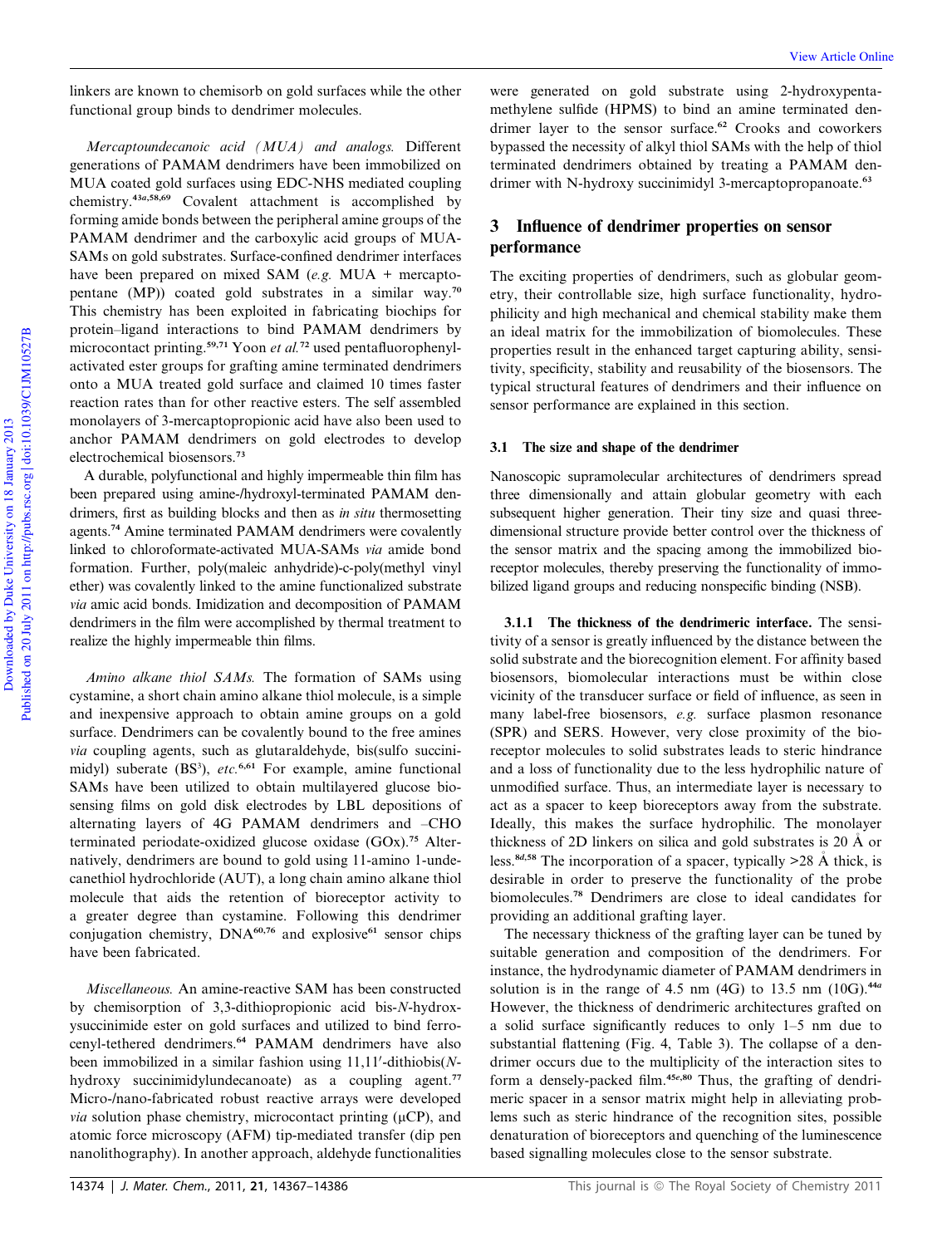Fig. 4 Schematic presentation of globular shaped dendrimer structure (a) in solution phase (Cağın *et al.*<sup>79</sup>) and (b) flattened or collapsed structure after immobilization on solid substrate.

3.1.2 Shape and nonspecific binding. The functional specificity of a ligand is another key factor for the success of a biosensor. Many proteins are known to adsorb non-specifically at biointerface layers and pose a constant problem by generating false positive signals. This nonselective binding is likely to be related to free active functionalities present on the sensor surface and the cumulative effect of the number of biological samples. Non-relevant adsorption is driven by the net influence of various interdependent interactions, such as van der Waals forces, dipolar or hydrogen bonds, electrostatic forces and hydrophobic effects.<sup>82</sup> Therefore, great care must be taken while designing sensor surface functionalization and immobilization protocols. Conventional linkers are more prone to NSB because of their planar structure. In contrast, dendrimeric matrices have shown reduced NSB due to their intrinsic globular shape, which prevents access to its free terminal groups due to the steric constraint imposed by immobilized bioreceptor molecules. In addition, 3D architectures of dendrimers also covers some surface defects on substrates (*e.g.* free –COOH groups of MUA-SAMs on gold substrates), which remain exposed in 2D matrices.

Mark et al.<sup>60</sup> found an insignificant amount of nonspecific adsorption of bovine serum albumin (BSA) on a streptavidin derivatized PAMAM dendrimer modified sensor surface. When the nonrelevant interactions of avidin on amine terminateddendrimer were compared with 2,2'-(ethylenedioxy)bis(ethylenediamine) (DADOO) and 3-aminopropyltrimethoxysilane (AMPTS) coated sensor matrices, the dendrimeric film exhibited approximately 10% NSB of the maximum specific binding capacity as opposed to 27% and 76% for the DADOO and AMPTS surfaces, respectively.<sup>66</sup>

*Mesospacing.* The controlled lateral spacing among biomolecules on a sensor surface, *i.e.* mesospacing, is another prerequisite for unhindered recognition, especially for single nucleotide polymorphism (SNP) detection. In addition, it lessens the nonspecific adsorption of biomolecules on the surface.<sup>83</sup> Previously, mesospaced biosensor matrices have been developed using mixed SAMs of linear linkers. However, a lower degree of analyte binding was observed due to steric constraints.<sup>83b</sup> Instead of 2D linkers, dendrimers have shown outstanding performance in the design of a mesospaced bioplatform, purely due to their shape. For example, globular shaped PAMAM dendrimers have provided interspacing of the order of size of the bioaffinity molecules  $(\sim 18 \text{ Å})$ . In contrast, a nondendrimeric matrix manifested interspacing of  $\sim 10$  A which may be due to steric hindrance of the analyte binding sites. Cone shaped dendrons also offered greater control over the mesospacing by choosing the type and generation of the dendrons.<sup>84</sup>

The detection ability of mesospaced dendrimeric bioplatforms has been shown to be two to three times higher than aminosilanized glass slides for target oligonucleotides.<sup>85</sup> The space between immobilized oligonucleotides on the dendrimeric solid support is expected to be wide enough to accommodate more target oligonucleotides, resulting in signal enhancement. These matrices showed a good discrimination efficiency for single base mismatched DNA detection.<sup>33</sup> A similar trend was found for an avidin-biotin assay.<sup>71</sup><sup>b</sup> The avidin surface density approached 5.0 ng mm<sup>-2</sup> for the dendrimeric sensor matrix, which was 50% higher than that for the PLL layers  $(3.2 \text{ ng mm}^{-2})$ . The inaccessibility of the biotin molecules caused by their entrapment within the entangled layers of PLL was cited as a reason for the lower surface density of avidin.

#### 3.2 Composition and high functional group density

In the past two decades, dendrimers of various compositions and of different generations have been developed (Table 1). Also, it is well known that their end groups increase in number with each

Table 3 Thickness and contact angle of different dendrimerized substrates

| Substrate     | Dendrimer generation-pendent<br>group type | Analytical<br>methods-Thickness (nm) | Contact angle | References                            |
|---------------|--------------------------------------------|--------------------------------------|---------------|---------------------------------------|
| <b>Silica</b> | 5G PPI-NH <sub>2</sub>                     | $E-2.3$                              | $12^{\circ}$  | Pathak et al. <sup>43b</sup>          |
|               | 4.5G PAMAM-COOH                            | $AFM-20$                             | $48^{\circ}$  | Ajikumar et al. <sup>5</sup>          |
|               | ${}^a$ PAMAM-NH <sub>2</sub>               | $E-2.9$                              | NR            | Puniredd and Srinivasan <sup>56</sup> |
|               | 10G PAMAM                                  | $SPM-5.3$                            | <b>NR</b>     | Tsukruk et al. <sup>80</sup>          |
| Mica          | 4.5G PAMAM-COOH                            | $XRD-4.6$                            | <b>NR</b>     | Wang et al. <sup>81</sup>             |
| Gold          | 4G PAMAM-SH (100%)                         | $E-1.1$                              | $26^{\circ}$  | Chechik and Crooks <sup>63</sup>      |
|               | 4G PAMAM-NH <sub>2</sub>                   | $E-1.6$                              | $48^{\circ}$  | Yam et al. $58$                       |
|               | 6G PAMAM-EG                                | $E-2.5$                              | $45^{\circ}$  | Yam et al. $58$                       |
|               | 4G PAMAM-NH <sub>2</sub>                   | $E - 2.8$                            | $32^{\circ}$  | Tokuhisa et al. <sup>42b</sup>        |
|               | <b>4G PAMAM-OH</b>                         | $E-2.3$                              | $23^{\circ}$  | Tokuhisa et al. <sup>42b</sup>        |
|               | 4G PAMAM-NH <sub>2</sub>                   | $E - 2.8$                            | $31^\circ$    | Hong et al. <sup>71a</sup>            |
|               | 4G PAMAM-NH <sub>2</sub>                   | $E-2.6$                              | <b>NR</b>     | Yoon and $Kim75$                      |
|               | 4G PAMAM-NH <sub>2</sub>                   | $E-1.2$                              | NR            | Mark et al. $60$                      |
|               | 5G PAMAM-NH <sub>2</sub>                   | NR.                                  | $14^{\circ}$  | Goddard and Erickson <sup>8c</sup>    |
|               | 4.5G PAMAM-COOH                            | NR                                   | $14^{\circ}$  | Goddard and Erickson <sup>8c</sup>    |
|               |                                            |                                      |               |                                       |

*a* generation not reported; NR: not reported; E: ellipsometry; AFM:atomic force microscopy; SPM:scanning probe microscopy; XRD:X-ray diffraction.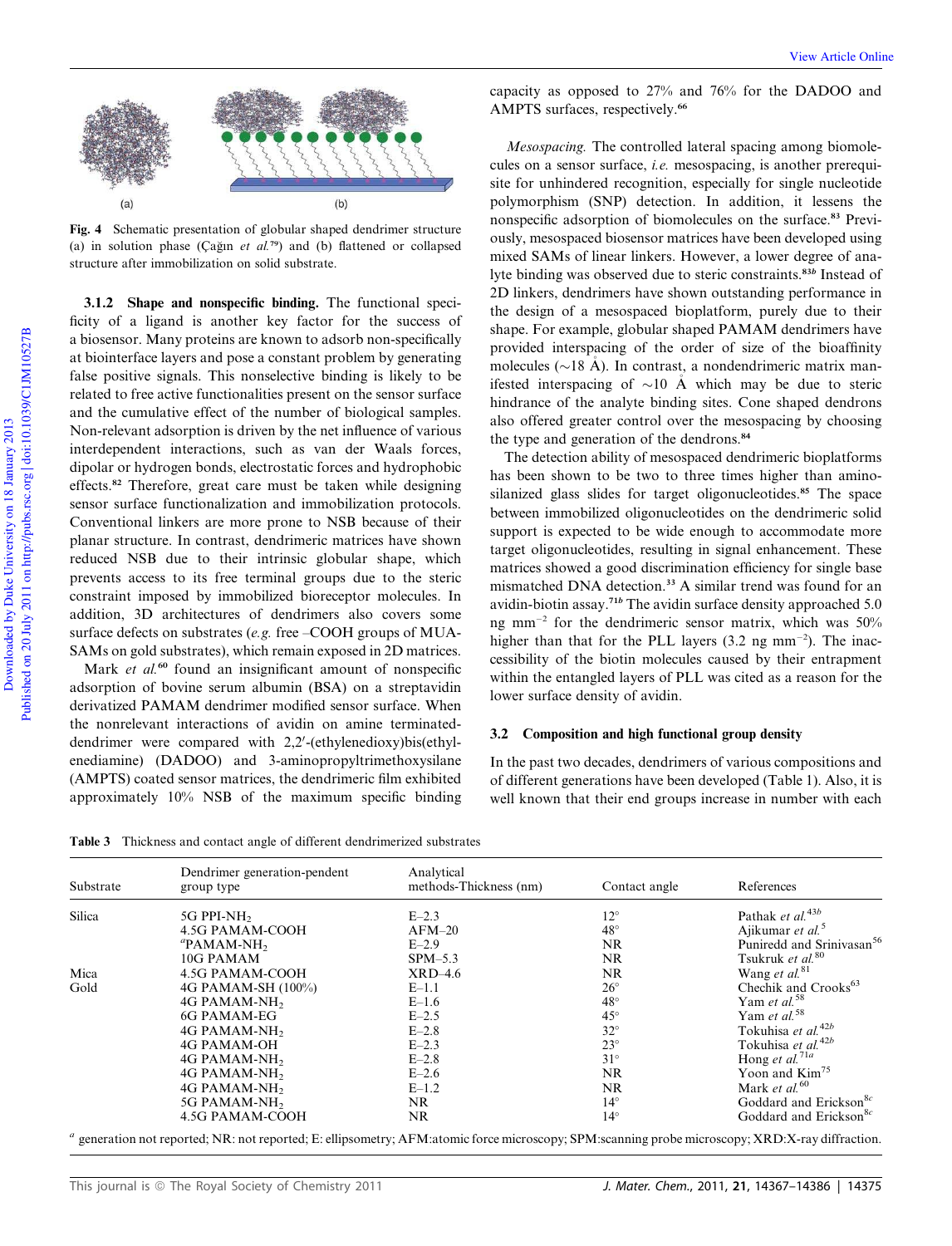generation. For instance, a 1G EDA-PAMAM dendrimer has 4 amine groups, whereas 5G has 64 groups. The versatility in designing dendrimers of any composition and/or functional groups has been exploited for biosensor applications.

3.2.1 High ligand immobilization. Dendrimer molecules form a densely packed film on a flat surface in order to maintain a lower surface tension, which helps these molecules bind strongly through a higher number of end groups.<sup>73a</sup> The remaining free pendent groups help in the formation of a highly dense layer of bioreceptors (Fig. 5), which improves signal to noise ratio (SNR) and minimum detection limit.<sup>61</sup> However, there exists an optimum surface density beyond which steric hindrance at binding sites limits the overall efficiency of the analyte binding and thus limiting the maximum achievable signal intensity.

At least a two-fold increase in the loading efficiency of single stranded DNA (ssDNA) on a dendrimeric surface was confirmed by fluorescence, as well as radio-label based assays.<sup>2</sup> Approximately 50 fmol  $mm^{-2}$  of Cy5-labelled oligonucleotides were bound to dendrichip, which was three orders of magnitude greater than commercial aldehyde functionalized slides.<sup>86</sup> In another study, the immobilization efficiency of DNA on a dendrimer derived matrix was measured to be twenty five times better than the aminoethanethiol (AET) based linear film using electrochemical impedance spectroscopy.<sup>76</sup> Similar observations were made in the case of protein immobilization as well. The surface density of antibodies immobilized on a 4G PAMAM-AUT modified gold substrate was enhanced by 1.6- to 2.5- times compared to the unmodified, AUT-only surface.<sup>60,61</sup>

Obviously, the number of pendent groups (*i.e.* the generation) on a dendrimer is expected to influence the sensitivity. A higher generation dendrimeric matrix, 4.5G PAMAM-COOH, was found to be 1000-fold more sensitive compared to linear linkers (succinamic acid) and lower generation (1.5G) dendrimer modified surfaces.<sup>5</sup>

*Nucleic acid dendrimer.* In order to amplify the sensitivity of nucleic acid based sensors, DNA dendrimers have been used. These are complex, highly branched molecules possessing multiple single-stranded arms capable of hybridizing with a complementary nucleic acid sequence.<sup>87,88</sup>

Nucleic acid dendrimer derived matrices have shown greater hybridization capacity, enhanced sensitivity and an extended



Fig. 5 A cartoon representing the immobilization efficiency of ssDNA on (a) linear linker and (b) on dendrimer derived substrate.

linear response towards DNA detection. The sensitivity and detection limit of these sensors was at least eight times better than the conventional oligonucleotide based biosensor.<sup>89</sup> The superior performance of nucleic acid dendrimer based biosensors is due to the substantially large number of ssDNA arms available for hybridization. These bioplatforms have also shown a negligible response to various noncomplementary oligomers.

3.2.2 Stability and regeneration of biosensor matrix. Ideal characteristics of a biosensor matrix include (i) resistance to changes in wide range of physiological environments; such as the pH, temperature, ionic strength and chemical composition of the sample matrix, (ii) long-term stability, durability *etc.* Given the complex and time consuming protocols for the immobilization of bioaffinity ligands on sensor surfaces and the cost, the regeneration of immobilized ligands after analyte detection has been of interest to researchers. Regeneration involves the treatment of the sensor matrix in harsh conditions such as washing with highly acidic or basic solution, which may sometimes lead to the complete desorption of the recognition matrix. Hence, the regeneration ability and stability of the biosensor matrix depends on the method of immobilization and the type of linkers on which affinity ligands have been attached.

Dendrimer modified sensor surfaces have revealed remarkable stability, even after numerous cycles of regeneration for DNA hybridization and antigen-antibody assays. These matrices have been found stable in different types of regeneration systems, which include alkaline stripping,<sup>2</sup> urea stripping,<sup>60</sup> glycine-HCl stripping<sup>61</sup> and thermal stripping.<sup>58</sup> The high stability of the dendrimer film is attributed to the attachment of each bioreceptor molecule through multiple bonds with several functional groups present on the sensor substrates, as well as the higher holding capacity of the bioaffinity groups. Benters *et al.*<sup>2</sup> observed an interesting trend during the regeneration of a dendrimer based sensor matrix. The dendrimeric biomolecular film showed increased signal intensity after the first cycle of alkaline stripping. In subsequent regeneration and hybridization experiments, the signal intensity decreased slightly and reached a plateau, which remained constant for more than 100 simulated regeneration cycles. There are some other reports suggesting the rejuvenation of dendrimer derived matrices at least 10 times without any significant loss of the signal intensity.<sup>60,85</sup>

#### 3.3 Homogeneous end group distribution

The uniform orientation of probe molecules on sensor surfaces is essential to achieve greater analyte binding capacity, as well as homogeneous signals. For example, in fluorescence based protein microarrays, target protein molecules have the tendency to form ring like structures.<sup>90</sup> The attachment of the probes through linear linkers often causes a loss of activity and heterogeneous binding affinities caused by (i) the direct chemical modification of the target-binding site of the probes, (ii) steric hindrance by the surface and/or by adjacently immobilized biorecognition moieties, (iii) the denaturation of immobilized biomolecules, *etc.*91,92 Conversely, dendrimeric structures have regularly spaced terminal groups, which provide homogeneous orientation and spatial distribution of bioreceptor molecules in the sensor matrix. Consequently, these structures are capable of displaying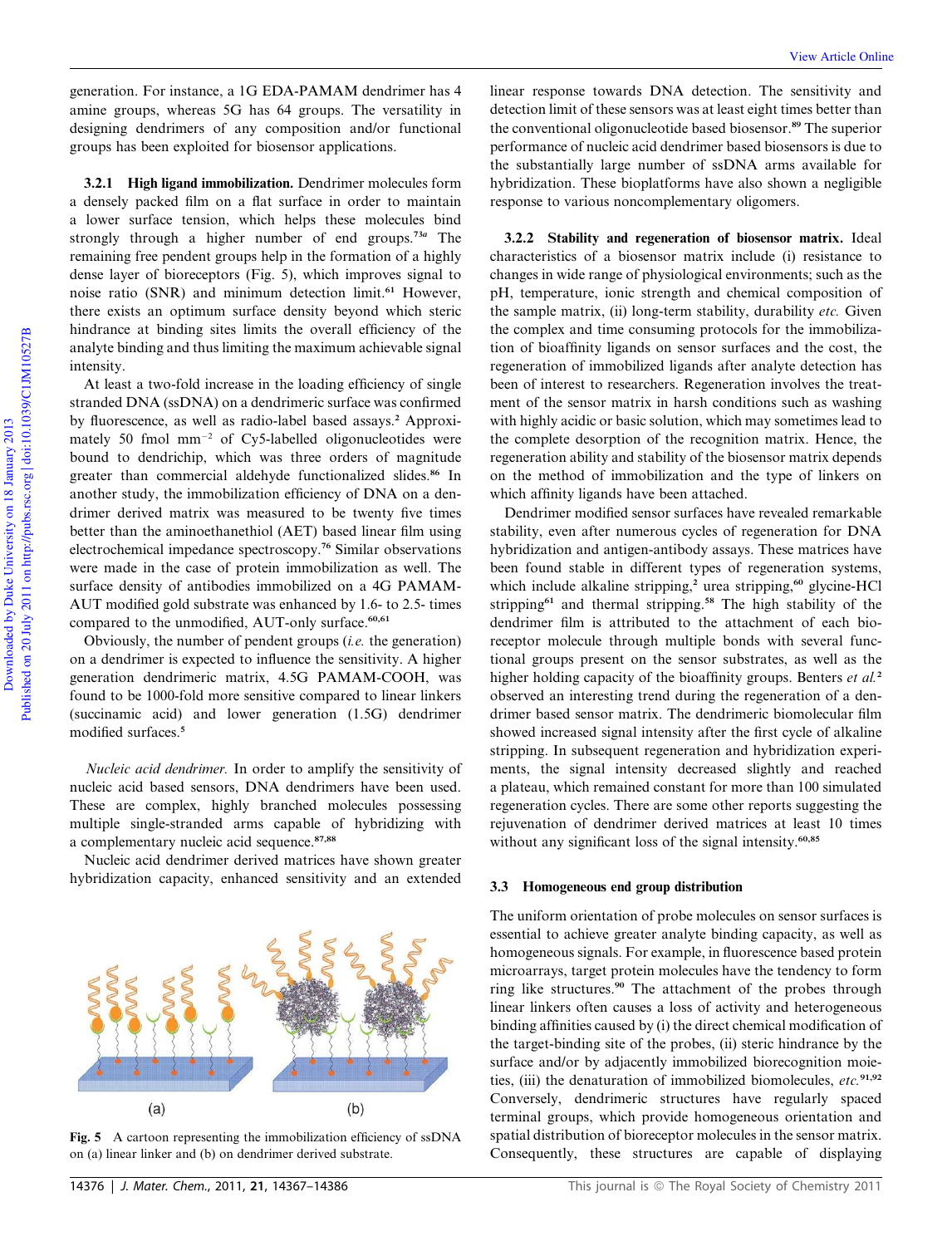homogeneous spots in fluorescence based assays which make quantification much easier.

Benters et al.<sup>2</sup> compared the spot homogeneity of DNA hybridization assays for three different arrays spotted on epoxysilane-activated slides, nitrocellulose covered slides and PAMAM dendrimer slides. Amongst these, the dendrislides displayed sharp spots of Cy5-labeled oligomer with the best homogeneity of signal distribution. Similar findings were reported when comparing the surface homogeneity obtained from a 4.5G PAMAM-COOH dendrimer with that of 2D surfaces of succinamic acid.<sup>5</sup> Higher generation dendrimers exhibit sharper spots and homogeneous signal distribution due to larger number of binding sites.

#### 3.4 Hydrophilicity and pendent group type

Globular proteins in their native state usually display a hydrophilic exterior and a hydrophobic interior. Immobilization on a hydrophobic surface may destabilize the structure and turn it inside out, thereby rendering the protein inactive. Thus, a hydrophilic surface is needed to conserve the functionality of immobilized bioreceptor molecules. In addition, increased hydrophilicity contributes towards the reduction of analyte-wall interactions, thereby increasing the efficiency of separation and improving resolution. However, too great a hydrophilicity might affect the stability of the coating.<sup>93</sup> Similar to 2D linkers, dendrimers have shown their efficacy in reducing the hydrophobic nature of solid substrates. Contact angle studies have revealed that dendrimers and linear linkers have an approximately similar ability to reduce the contact angle of a sensor surface (Table 3). For example, a 4.5G PAMAM-COOH dendrimer derived surface showed contact angles similar to the linear linker succinamic acid. This hydrophilic nature can be attributed to large number of end groups in the dendrimers.<sup>5</sup> Amongst different generations of dendrimers, lower generation dendrimers have shown less potential compared to higher generation dendrimers in imparting a hydrophilic nature to the surface. The high hydrophilicity of higher generation dendrimers was associated with a higher number of functional groups on the surface.<sup>5</sup>

3.4.1 Type of pendent group and nonspecific binding. The degree of NSB on the dendrimeric matrix is influenced by the type and generation of a dendrimer as well as its characteristic pendent group. For example, amine terminated dendrimers have shown relatively high nonspecific interactions due to their cationic nature and highly reactive amine functionalities. At pH 7.5, a PAMAM-NH<sup>2</sup> dendrimer remains positively charged because the  $pK_a$  values of the primary and tertiary amines of the dendrimer are 9 and 6.<sup>94</sup> However, this cationic nature of the dendrimer has also been exploited in reducing the NSB of avidin (p*I* value of  $\sim$ 10) due to repulsive interactions between the dendrimer ( $pK_a$  value of  $\sim$ 9.5) and the avidin molecules at physiological pH.<sup>71</sup><sup>b</sup> The use of passivating agents, such as Tris, ethanolamine, oligoethylene glycols, BSA and nonionic detergents have rendered dendrimer matrices more effective at reducing NSB compared to the naked dendrimer.<sup>5,77</sup> Hong *et al.*<sup>71a</sup> demonstrated that tri(ethylene oxide) (EO<sub>3</sub>) conjugated PAMAM dendrimers reduce the nonspecific adsorption of proteins compared to PAMAM dendrimers alone. The extent of the nonselective adsorption of BSA and the serum proteins on an  $EO_3$  conjugated dendrimeric matrix was 11.4% and 29.5% of those on the bare PAMAM dendrimer layers, respectively.

The types of pendent groups on the dendrimer molecules play a significant role in controlling NSB and SNR. Carboxyl and hydroxyl pendent functionalities have shown a lesser degree of NSB compared to cationic amine groups. Ajikumar *et al.*<sup>5</sup> reported 100-fold lower NSB and improved SNR for a PAMAM-COOH dendrimer compared to a PAMAM-NH<sup>2</sup> dendrimer. Also, compared to lower generation dendrimers, higher generation PAMAM-COOH (4.5G) were shown to reduce NSB due to the presence of an increased number of carboxyl groups. Advances in dendrimer synthesis chemistry have introduced hydroxyl terminated polyglycerol (PG) dendrimers. These dendrimers possess characteristic structural features of highly protein-resistant surfaces such as PEG SAMs.<sup>95</sup> Also, these dendritic PG monolayers are significantly more active than dextran-coated surfaces. In addition, they also have a higher thermal and oxidative stability compared to PEG. Recently, bifunctional (hydroxyl and thiol-functionalized) dendrimeric nanocomposites have also been found to be resistant to the nonspecific adsorption of proteins with a wide range of molecular weight and isoelectric points.<sup>96</sup>

3.4.2 Ease of bioconjugation. The availability of dendrimers with different types of terminal functionalities has made bioconjugation chemistry much easier. There are a number of reported bioconjugation protocols to bind DNA, antibodies, enzymes or other biomolecules to dendrimeric surfaces.<sup>2,12d,64,97</sup> The ease in carrying out any bioconjugation protocol on dendrimeric surfaces has opened the path to detect any chemical or biological substance using any sensing mechanisms. As a result, a variety of sensors have been developed for the detection of DNA, protein, pathogens, glucose, TNT, *etc.*

3.4.3 Multilayering. The end groups of dendrimers, especially cationic amine groups, have been used to fabricate multilayer films of dendrimers and metallic nanoparticles (silver/ gold colloids) using LBL techniques for SERS and electrochemical based biosensor applications.51,75,98,99 The multilayer film characteristics depend on the chemistry, size and concentration of the species involved, as well as the generation of the dendrimer and the number of deposition steps. The roughness of multilayered surface increases with the increasing number of bilayers and reaches a saturation value after a certain number of bilayers. For example, the film surface roughness rose from 5.1 nm to 14 nm as the number of bilayers increased from 1 to 5, after which it remained practically constant for 7 and 9-bilayer films.<sup>99</sup> In another study comparing different generations of a dendrimer, the adsorption of silver nanoparticles (AgNPs) was higher for the 5G dendrimer than for the 1G dendrimer due to the larger number of functional groups available to bind the AgNPs.<sup>98</sup>

#### 3.5 Miscellaneous

3.5.1 Dendrimeric crevices. Dendrimeric macromolecules contain unique tunable inner cavities which enable covalent and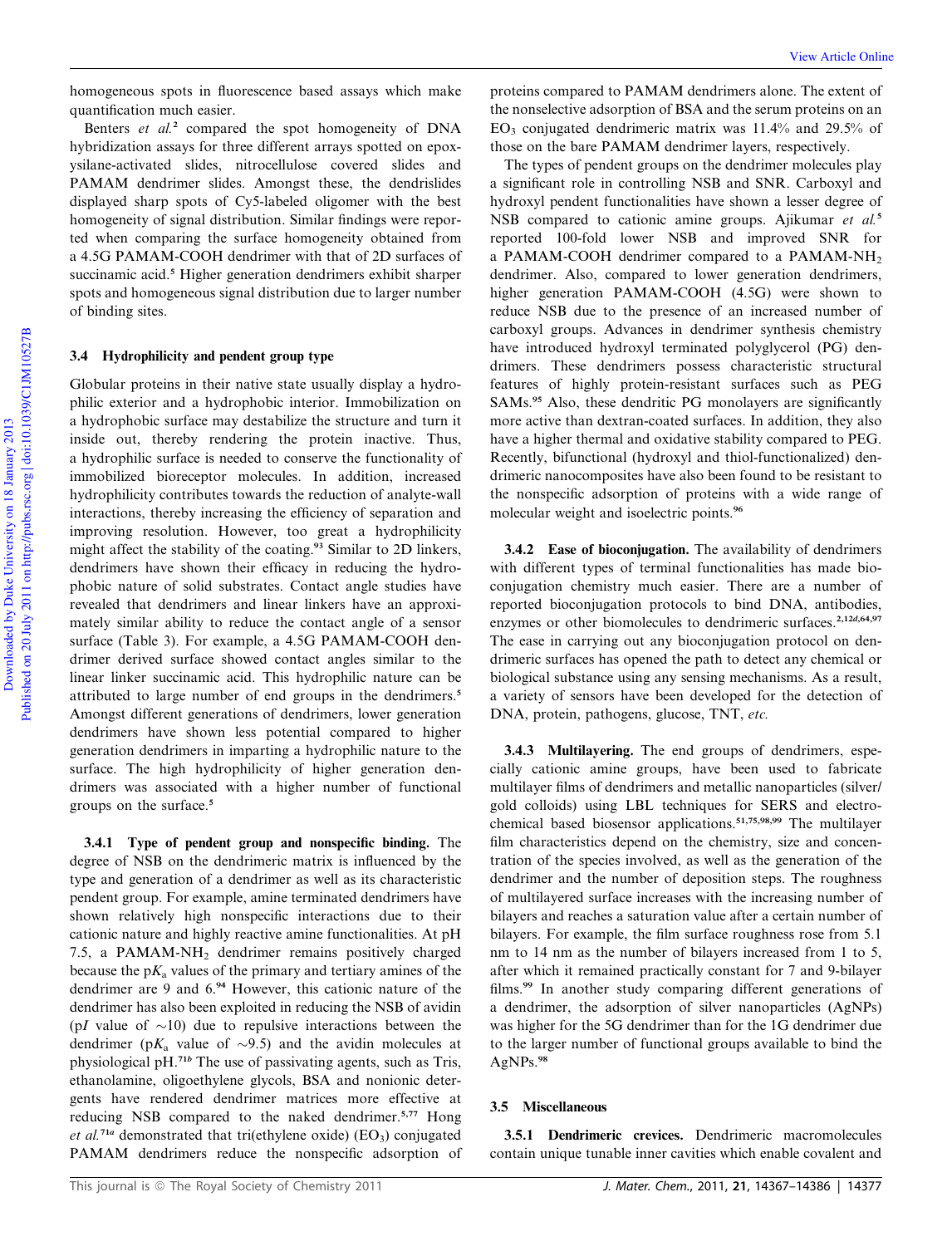non-covalent host–guest interactions. Among the different types of dendrimers, polyphenylene dendrimers (PDs) have rigid frameworks with aromatic groups in internal voids. These dendrimers are most suitable for hosting volatile organic compounds because of the stable cavities in their interior.<sup>100</sup> These crevices have also been exploited to help in sensor applications, *e.g.* pathogen detection.<sup>3,101</sup> Ji *et al*.<sup>3</sup> introduced a membrane-reactive fluorophore, FAST DiA, into dendrimeric crevices through host–guest interactions and demonstrated the real time detection of bacterial contamination in dynamic aqueous environments.

3.5.2 Flexibility of dendritic chains. Depending on the chain length of the dendrons, dendrimer architectures can be flexible in nature. Flexible arms provide a ''cushioning effect'' that helps preserve the native conformation of immobilized proteins and their accessibility to the analyte.<sup>45e</sup> Intuitively, higher generation dendrimers possess better flexibility. In the case of ferrocenyl dendrimers, which are typically used in electrochemical sensors, higher generation dendrimers provide more flexibility and shorter separation between ferrocenyl neighbours, resulting in enhanced electron transfer between the immobilized enzymes and substrates, and therefore, a greater biocatalytic response.<sup>102</sup>

### 4 Application of dendrimers in different sensors

Dendrimeric bioplatforms have been used successfully for the detection of proteins, DNA, pathogens, chemicals, *etc.* using different sensor mechanisms, *e.g.* electrochemical, fluorescence, SPR, SERS, gravimetric, *etc.* A nanomolar to attomolar detection limit has been achieved for a variety of analyte(s) (Table 4).

#### 4.1 Electrochemical

Ideally, a conductive surface is needed for electrochemical detection. Although dendrimers are not known to be good conductors, metallic compounds or colloids can easily be coupled to their abundant functional groups to improve their conductivity. Partial ferrocenyl tethered dendrimers (Fc-D) and dendrimer-AuNPs nanocomposites are examples of conductive dendrimers that have been frequently used in electrochemical sensing (Fig. 6). Sensing in such a type of matrix is strongly dependent on the type of supramolecular interaction localized near the redox center, *i.e.* ferrocenyl or AuNP.<sup>103</sup>

High sensitivity and specificity have been achieved by exploiting the properties of conducting dendrimers in electrochemical sensors. A partial-ferrocenyl tethered PAMAM dendrimer based electrochemical affinity biosensor has been reported to detect 4.5 pM of avidin with a linear response of up to 10 nM.<sup>64</sup> A DNA biosensor based on electrocatalysis measurements has been fabricated using Fc-D support.<sup>70b</sup> The functionalized dendrimer layer acted as the building block to immobilize capture probes as well as acting as an electrocatalyst to enhance the electrochemical signals due to DNA hybridization.

Exploiting the conductive properties of metallodendrimers, a hydrogen peroxide  $(H_2O_2)$  electrochemical sensor has been developed using a HRP/nano-Au/PAMAM/cystamine modified gold electrode. This sensor was sensitive to  $H_2O_2$  concentrations between 10  $\mu$ M and 2.5 mM with a detection limit of 2.0  $\mu$ M.<sup>6</sup>

The apparent Michaelis–Menten constant  $(K_m^{\text{app}})$  of the biosensor was evaluated to be 0.52 mM. In another approach, DNA analysis was carried out using probe DNA immobilized on a PAMAM coated gold electrode with the help of daunomycin as an electroactive hybridization indicator.<sup>108</sup> For a complementary sequence, the average currents of daunomycin were found to be linear for a concentration range of 11 pM to 110 pM.

Shim and co-workers<sup>110,128</sup> developed sandwich and competitive type electrocatalytic bioassays for protein and DNA detection based on  $H_2O_2$  reduction catalysed by a hydrazine label available upon target analyte detection (Fig. 7). The biosensor matrix was fabricated on a conducting polymer layer, poly-5, 2':5',2"-terthiophene-3'-carboxylic acid (pTTCA). A monolayer of a 3G PAMAM dendrimer was covalently linked to the polymer followed by the chemisorption of AuNPs/CdS NPs. Bioreceptor molecules were immobilized on AuNPs. This method allowed for the detection of DNA and protein down to 450 aM and  $4$  fg mL<sup>-1</sup>, respectively. Over 70-fold sensitivity enhancement was observed using a pTTCA/DEN/AuNP assembly instead of a plain pTTCA layer. The enhancement of the signal was due to the high AuNP loading provided by the pTTCA/DEN layer and thus the larger number of protein/hydrazine/avidin complexes associated with AuNPs. Recently this sensor has been employed to detect biomarkers and antibacterial agents using competitive immuno-interactions. This immunosensor exhibited a detection limit of 51 pg mL<sup>-1</sup> for Annexin II<sup>113</sup> and 45 pg mL<sup>-1</sup> for chloramphenicol.<sup>118</sup> In a similar fashion, glassy carbon electrodes modified with composites of –OH terminated PAMAM dendrimers containing rhodium nanoparticles (RhNPs) have been developed for the amperometric detection of dopamine in urine.<sup>109</sup> The Rh nanoparticles served as electrocatalysts for the electro-oxidation of dopamine. The authors claim that this electroanalytical approach suffers minimally from the matrix effects caused by the adsorption of interferents on the electrode surface when the direct analysis of dopamine from urine samples is taking place.

Glucose sensing is one of the important clinical analyses in the healthcare sector. Many products for glucose sensing already exists in the market and new designs for robust and reliable sensors are in progress. In addition, many researchers choose to evaluate their new sensor designs using the simple and standard glucose sensing assay. Svobodova *et al.*<sup>97</sup> developed an amperometric electrochemical biosensor for glucose detection using a GOx enzyme coated dendrimeric matrix. The authors reported a 25 µM LOD for glucose and the apparent Michaelis–Menten constant was found to be relatively low in comparison to GOx in solution. A novel amperometric glucose biosensor based on the nanocomposites of PANI coated multi-wall carbon nanotubes (MWNT) and dendrimer-encapsulated Pt nanoparticles (Pt-DENs) has been prepared.<sup>116</sup> Pt-DENs were absorbed on *in situ* synthesized PANI/CNT composite surface by a self-assembly method followed by the crosslinking of GOx on it. The sensor response was found to be excellent, with a low detection limit (0.5  $\mu$ M), a wide linear range (1  $\mu$ M–12 mM), a short response time (about 5 s) and high sensitivity (42.0  $\mu$ A mM<sup>-1</sup>cm<sup>-2</sup>) and stability (83% of GOx remains functional after 3 weeks). In a recent study, a glassy carbon electrode coated with a nanohybrid sensing material has been reported for glucose detection. This nanohybrid material consisted of clay clusters incorporated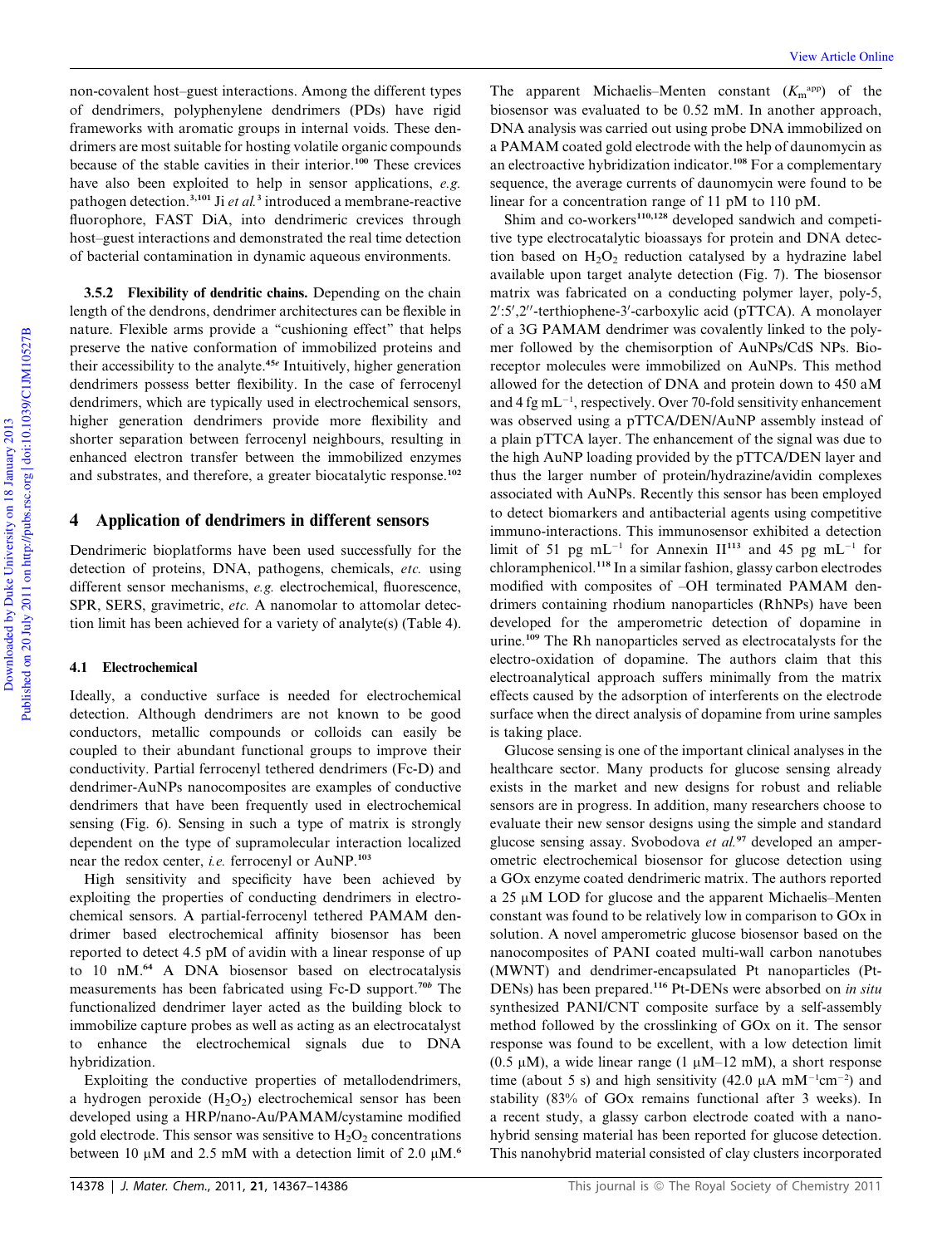Table 4 Ligand–receptor interactions studied on dendrimeric bioplatforms using variety of measurement techniques

|                                        |                                           |                       | Limit of                          |                            |                                       |
|----------------------------------------|-------------------------------------------|-----------------------|-----------------------------------|----------------------------|---------------------------------------|
| Dendrimer                              | Ligand                                    | Analyte               | detection                         | Sensor type                | References                            |
|                                        |                                           |                       |                                   |                            |                                       |
| Electrochemical biosensor applications | biotin                                    | avidin                |                                   |                            | Yoon et al. <sup>64</sup>             |
| 4G PAMAM                               |                                           |                       | $4.5 \text{ pM}$                  | voltammetry                | Yoon et al. <sup>104</sup>            |
| 4G PAMAM                               | GOx                                       | glucose               | $1 \mu M$                         | voltammetry                |                                       |
| 1G PAMAM                               | GOx                                       | glucose               | $25 \mu M$                        | amperometry                | Svobodova<br>$et$ al. $97$            |
|                                        |                                           |                       |                                   |                            | Kim et al. <sup>70b</sup>             |
| 4G PAMAM                               | pDNA                                      | cDNA                  | $0.1 \text{ nM}$                  | electrocatalysis           |                                       |
| 4G PAMAM                               | acetylcholinesterase                      | <b>DDVP</b>           | $1.3 \times 10^{-3}$ ppb          |                            |                                       |
|                                        |                                           | carbofuran            | $0.01$ ppb                        | amperometery               | Snejdarkova                           |
|                                        |                                           | eserine               | $0.03$ ppb                        |                            | $et$ al. <sup>105</sup>               |
| <b>4G PAMAM</b>                        | acetylcholinesterase                      | trichlorfon           | $100 \text{ nM}$                  |                            |                                       |
|                                        |                                           | carbofuran            | 6 nM                              | potentiometry              | Snejdarkova                           |
|                                        |                                           | eserine               | 700 nM                            |                            | $et$ $aI$ <sup>46b</sup>              |
| 4G PAMAM                               | <b>HRP</b>                                | $H_2O_2$              | $2.0 \mu M$                       | amperometry                | Liu et al., $6$                       |
| 4G PAMAM                               | pDNP                                      | anti-DNP              | $2\times10^{-5}$ gL <sup>-1</sup> | electrochemical            | Won et al. <sup>106</sup>             |
| 3G PPI                                 | GOx                                       | Glucose               | $1.2 \mu M$                       | amperometery               | Armada et al. <sup>107</sup>          |
| 4G PAMAM                               | biotin                                    | anti-biotin           | $0.1~\mu\text{g}~\text{mL}^{-1}$  | voltammetry                | Kwon et al. <sup>70c</sup>            |
| 2G PPI                                 | GOx                                       | glucose               | $25 \mu M$                        | amperometery               | Losada et al. <sup>102</sup>          |
| 4G PAMAM                               | pDNA                                      | cDNA                  | $8.0 \text{ pM}$                  | differential pulse         | Zhu et al. <sup>108</sup>             |
|                                        |                                           |                       |                                   | voltammetry                |                                       |
| <b>4G PAMAM-OH</b>                     | Rh nanoparticles                          | dopamine              | $0.15 \mu M$                      | amperometry                | Bustos et al. <sup>109</sup>          |
| <b>4G PAMAM</b>                        | tyrosinase                                | penicillamine         | 54 nM                             | square-wave voltammetry    | Li and ${\rm Kwak}^{73a}$             |
| 3G PAMAM                               | pDNA                                      | cDNA                  | 450 aM                            | amperometry                | Shiddiky et al. <sup>110</sup>        |
|                                        | Anti-IgG                                  | <b>IgG</b>            | 4 fg m $L^{-1}$                   |                            |                                       |
| 3G PAMAM                               | laccase                                   | catechin              | $0.05 \mu M$                      | chronoamperometry          | Rahman et al. <sup>111</sup>          |
| 4G PAMAM                               | GOx                                       | glucose               | $0.15$ mM                         | enzyme-linked field-effect | Yao et al. <sup>112</sup>             |
|                                        |                                           |                       |                                   | transistors                |                                       |
| 3G PAMAM                               | anti-annexin II)                          | annexin II            | $0.051$ ng mL <sup>-1</sup>       | amperometry                | Kim et al. <sup>113</sup>             |
| <b>4G PAMAM</b>                        | GOx                                       | glucose               | $1 \mu M$                         | amperometery               | Sun et al. $^{114}$                   |
|                                        | human IL-8 MAb                            | IL-8 protein          | $200 \text{ fg } \text{mL}^{-1}$  |                            |                                       |
| <b>DNA</b> Dendrimer                   | human IL-1β MAb                           | IL-1 $\beta$ protein  | $100 \text{ fg } \text{mL}^{-1}$  | amperometery               | Wei et al. <sup>115</sup>             |
|                                        | pDNA                                      | IL-8 RNA              | 10 aM                             |                            |                                       |
| <b>4G PAMAM</b>                        | GOx                                       | glucose               | $0.5 \mu M$                       | amperometery               | Xu et al. $^{116}$                    |
| 4G PAMAM                               | pDNA                                      | cDNA (avian influenza | 1 pg m $L^{-1}$                   | differential pulse         | Zhu et al. $117$                      |
|                                        |                                           | virus)                |                                   | voltammetry                |                                       |
| 4G PAMAM                               | anti-chloramphenicol                      | chloramphenicol       | $45 \text{ pg} \text{ mL}^{-1}$   | amperometery               | Kim et al. <sup>118</sup>             |
|                                        | acetyltransferase antibody                |                       |                                   |                            |                                       |
| <b>4G PAMAM</b>                        | acetylcholinesterase                      | carbofuran            | $4.0 \text{ nM}$                  | amperometery               | Qu et al. <sup>119</sup>              |
|                                        |                                           |                       |                                   |                            |                                       |
|                                        |                                           |                       |                                   |                            |                                       |
|                                        | Fluorescence based biosensor applications |                       |                                   |                            | Benters et al. <sup>54</sup>          |
| 4G PAMAM                               | pDNA                                      | cDNA                  | $1 \text{ nM}$                    | fluorescence microscopy    |                                       |
| Dendrimer slide <sup>a</sup>           | anti-HAS                                  | <b>HAS</b>            | 63 aM/spot                        |                            | Angenendt<br>$et$ al. <sup>120</sup>  |
|                                        |                                           |                       |                                   |                            |                                       |
| 4G Phsophorous                         | pDNA                                      | cDNA                  | $0.1 \text{ pM}$                  |                            | Le Berre et al. <sup>85</sup>         |
| 4G Phsophorous                         | pDNA                                      | cDNA                  | $1$ pM                            |                            | Trévisiol et al. <sup>86</sup>        |
| 4.5G PAMAM                             | mouse monoclonal                          | <b>GFP</b>            | $1$ pM                            |                            | Ajikumar et al. <sup>5</sup>          |
|                                        | anti-GFP antibody                         |                       |                                   |                            |                                       |
| 4.5G PAMAM                             | anti-rabbit IgG                           | rabbit IgG            | $1$ pM                            |                            | Ng et al. $92$                        |
| Porphyrin                              | GOx                                       | glucose               | 4 mM                              |                            | Lee et al. $45e$                      |
| 4G Phsophorous                         | pDNA                                      | cDNA                  | 30 pM                             |                            | Yu et al. <sup>121</sup>              |
|                                        |                                           |                       |                                   |                            |                                       |
| SPR based biosensor applications       |                                           |                       |                                   |                            |                                       |
| <b>4G PAMAM</b>                        | pDNA                                      | cDNA                  | $3.9 \text{ nM}$                  | <b>SPR</b>                 | Mark et al. <sup>60</sup>             |
| <b>4G PAMAM</b>                        | anti-BSA dinitro                          | <b>BSA</b>            | $0.1$ ng mL <sup>-1</sup>         |                            | Seok et al. <sup>69</sup>             |
|                                        | phenylated-keyhole                        |                       |                                   |                            |                                       |
| <b>4G PAMAM</b>                        | limpet hemocyanin                         | TNT                   | $110$ ppt                         |                            | Singh et al. <sup>61</sup>            |
|                                        | (DNP-KLH) protein                         |                       |                                   |                            |                                       |
|                                        |                                           |                       |                                   |                            |                                       |
| Impedimetric biosensor applications    |                                           |                       |                                   |                            |                                       |
| 4G PAMAM                               | Cl-catechol                               | catechol              | $10^{-10}$ M                      | impedance spectroscopy     | Zucolotto et al. <sup>122</sup>       |
|                                        | 1,2-dioxygenase                           |                       |                                   |                            |                                       |
| 4G PAMAM                               | pDNA                                      | cDNA                  | $3.8 \text{ pM}$                  | impedance spectroscopy     | Li $et\;al.^{76}$                     |
| 4G PAMAM                               | alcohol dehydrogenase                     | ethanol               | 1 ppm                             | impedance spectroscopy     | Perinotto et al. <sup>123</sup>       |
|                                        |                                           | thrombin              | $0.01$ nM                         |                            | Zhang et al. $124$                    |
| 4G PAMAM                               | aptamer                                   |                       |                                   | electrochemical impedance  |                                       |
|                                        |                                           |                       |                                   | spectroscopy               | Li et al. $73b$                       |
| <b>4G PAMAM</b>                        | pDNA                                      | cDNA                  | $14 \text{ pM}$                   | impedance spectroscopy     |                                       |
| salicylaldiimine                       | pDNA                                      | cDNA                  | $0.34$ pM                         | impedance spectroscopy     | Martinovic<br>$et$ al. <sup>125</sup> |
|                                        |                                           |                       |                                   |                            | Zhu et al. $126$                      |
| 2G PAMAM                               | pDNA                                      | cDNA                  | $0.1 \text{ pM}$                  | electrochemical impedance  |                                       |
|                                        |                                           |                       |                                   | spectroscopy               |                                       |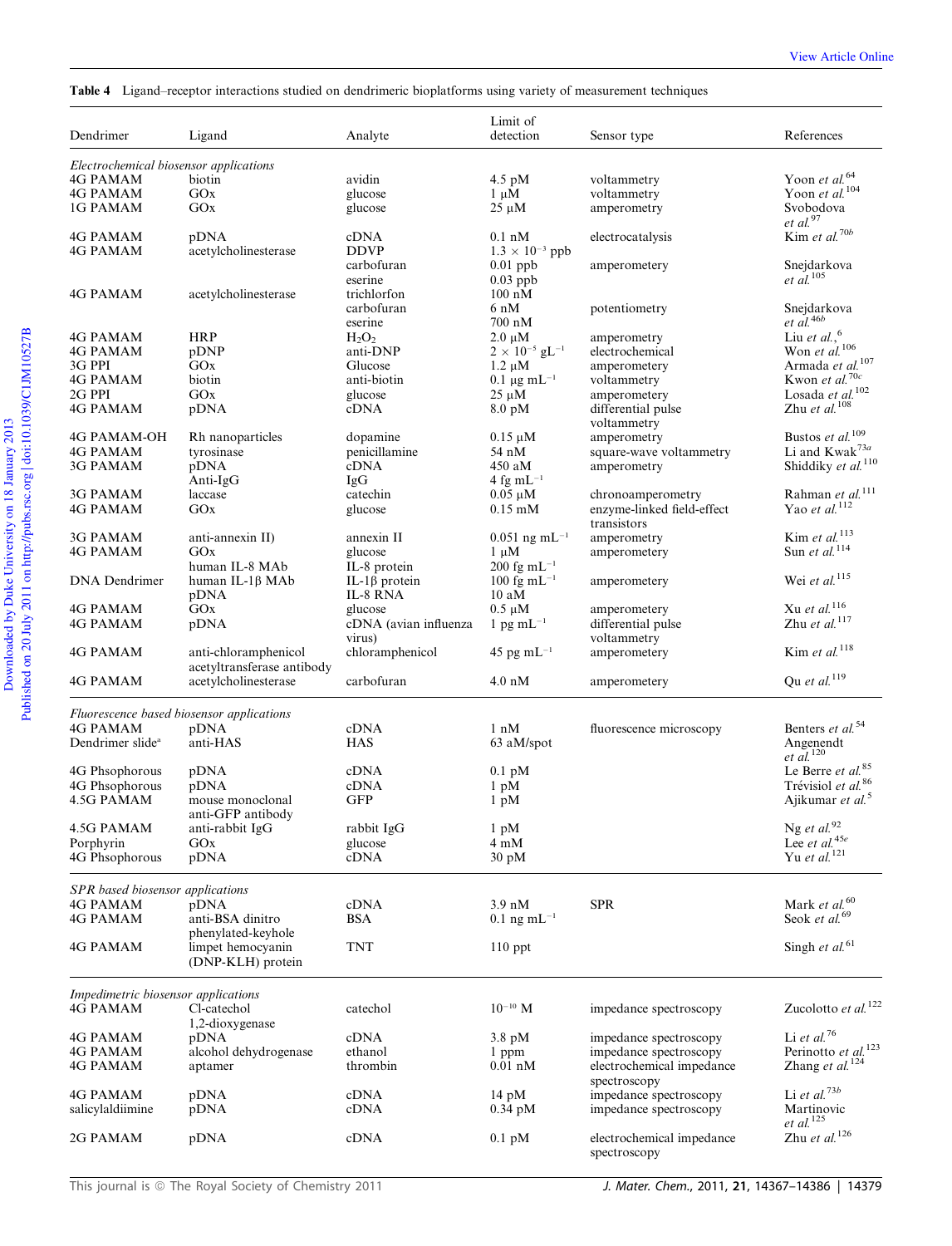Table 4 (*Contd.*)

| Dendrimer                    | Ligand       | Analyte                             | Limit of<br>detection | Sensor type                 | References                                |
|------------------------------|--------------|-------------------------------------|-----------------------|-----------------------------|-------------------------------------------|
| Other biosensor applications |              |                                     |                       |                             |                                           |
| <b>4G PAMAM</b>              | biotin       | avidin                              | $0.04$ nM             | quantitative FT-IRRAS       | Liu and<br>Amiridis <sup>66</sup>         |
| 5G PPI                       | Ag Nanowires | n-pentyl-5-<br>salicylimidoperylene | l aM                  | spectroscopy<br><b>SERS</b> | Aroca et al. <sup>51</sup>                |
| 4G PAMAM                     | HlgG         | anti IgG                            | $7 \text{ nM}$        | <b>OCM</b>                  | Svobodova<br><i>et al.</i> <sup>127</sup> |



Fig. 6 Structure of (a) ferrocenyl dendrimer (reproduced with permission from Astruc and Ruiz<sup>103b</sup>) (b) dendronized gold colloid containing the ferrocenyl thiol dendron (reproduced with permission from Daniel *et al.*<sup>103</sup><sup>c</sup> )



Fig. 7 Schematic presentation of the pTTCA/DEN/AuNP/biomolecules-linked avidin-hydrazine assembly for (A) DNA and (B) protein sensors, which are based on the electrocatalytic activity of hydrazine. Reproduced with permission from Shiddiky *et al.*<sup>110</sup>

with composites of dendrimer-platinum nanoparticles in solution phase and GOx immobilized in the hybrid. This material was used to modify the electrode and obtain the sensor in a single step. The hybrid sensor matrix showed a response time of <3 s and a dynamic range of 0.01 to 16 mM.<sup>129</sup>

By adopting a LBL approach, bilayers of GOx/dendrimer were formed to increase the GOx loading density and therefore significantly amplify the signal intensity. The addition of each bilayer almost doubled the sensitivity, from 3.2 to 14.7  $\mu$ A mM<sup>-1</sup> glucose cm<sup>-2</sup> for one to three bilayers respectively.<sup>75</sup> Glucose sensing based on enhanced photochemical reactions induced by quantum dot-PAMAM nanocomposites has also been explored.<sup>114</sup> The CdS-PAMAM nanocomposites and GOx were immobilized on a Pt electrode using LBL technique to fabricate a multilayered bio–inorganic hybrid system. This sensor showed a sensitivity of 1.83 $\mu$ A mM<sup>-1</sup> cm<sup>-2</sup> and a 1  $\mu$ M lower detection limit for glucose with acceptable reproducibility and stability.

Recently, a field-effect-based sensor was developed using a light-addressable potentiometric sensor (LAPS) platform modified with LBL films of single-walled carbon nanotubes (SWNT) and PAMAM dendrimers.<sup>130</sup> The biosensing ability of the devices was tested for penicillin-G *via* adsorptive immobilization of the enzyme penicillinase atop the LBL film. LAPS architectures modified with the LBL film exhibited higher sensitivity, *ca.* 100 mV decade<sup>-1</sup>, in comparison to *ca.* 79 mV decade<sup>-1</sup> for an unmodified LAPS.

Dendrimer based electrochemical DNA biosensors show pronounced discrimination efficiency between different types of target DNA (fully complementary, three-base mismatched sequences and non-complementary).<sup>70b</sup> Zhu *et al.*<sup>108</sup> designed probe DNA/PAMAM/Au based matrix and reported a five-fold increase in a differential pulse voltammogram (DPV) signal for complementary DNA over that of noncomplementary DNA. Recently, a dendrimer-modified nanopipette has been developed to detect the hybridization of a specific DNA sequence.<sup>131</sup> The extent of the rectification of the ionic current observed in the measured current–voltage response indicates DNA hybridization. The response for the single-base mismatches was 33% of the perfectly matched sequences.

Recently, an amperometric alcohol biosensor has been developed by immobilizing alcohol oxidase (AOx) through PAMAM dendrimers on a cysteamine-modified gold electrode surface.<sup>132</sup> Ethanol determination was based on the consumption of the dissolved oxygen content due to the enzymatic reaction. The decrease in the oxygen level was monitored at  $-0.7$  V *vs*. Ag/ AgCl and correlated with the ethanol concentration. The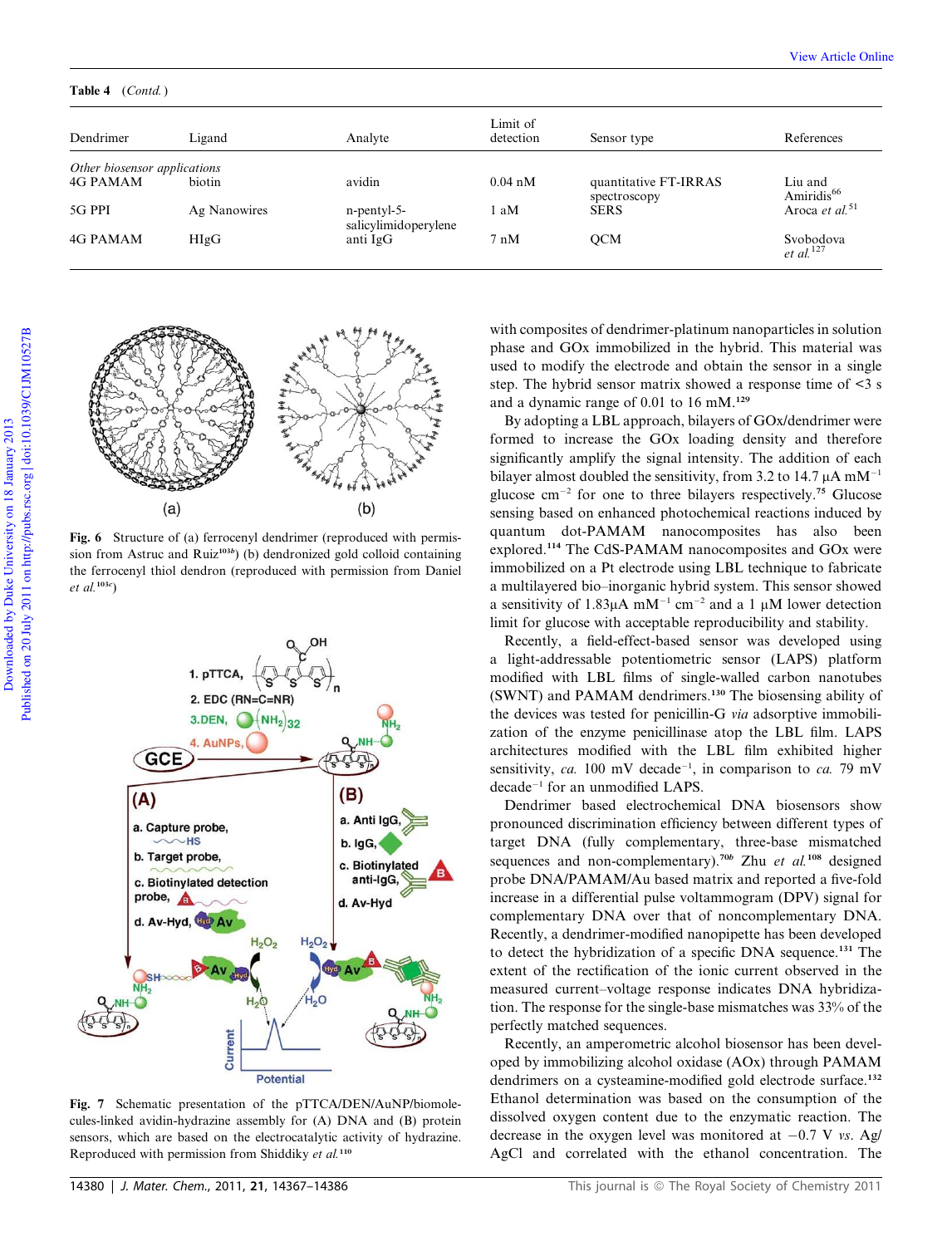optimized ethanol biosensor showed a wide linearity from 0.025 to 1.0 mM with a 100 s response time and a detection limit of 0.016 mM. Stability studies showed a good preservation of the bioanalytical properties of the sensor, 67% of its initial activity was retained after 1 month storage at  $4^{\circ}$ C.

#### 4.2 Fluorescence

Fluorescence detection on dendrimer surfaces has resulted in improved detection limits, down to 1 pM of target analytes. Superior fluorescence assays are obtained due to high loading efficiency, greater accessibility and the uniform distribution of the bioreceptor molecules on dendrimeric matrices. In addition, dendrimeric layers minimize fluorescence quenching by providing sufficient spacing between the sensor substrate and the fluorophores. Due to these merits, dendrimers have been utilized in surface functionalization of micro and nanostructures meant for protein or DNA/RNA microarrays. Dendrimers were immobilized on sensor substrates prepared by electron beam lithography<sup>133</sup> or into well-defined patterns by microcontact patterning using a "dendri-stamp" through "click" chemistry (Fig. 8).<sup>53,134</sup> These microarrays, meant for the fluorescence based detection of protein and DNA, have shown highly uniform and regular spot morphology upon receptor-ligand interactions, indicating the homogeneous density and intact functionality of the probes.

DNA hybridization has been detected at picomolar analyte concentrations using a Cy5-labelled fluorescence assay on phosphorous dendrimer derived DNA microarrays.<sup>86</sup> A five-fold improvement in the detection limit was observed for the dendrimer modified surface in comparison to silanized slides.<sup>135</sup> When probe DNA was bound to PAMAM dendrimers through an avidin-biotin bridge, a four-fold improvement in sensitivity and a significant extension of the dynamic range were observed.<sup>67</sup> Recently, a multilayered dendrimer structure has been found beneficial over a single layer. The DNA detection limits for the sensor substrates consisting of 1 or 4 bilayers of polycationic and



Fig. 8 Patterns of fluorescein-labeled DNA patterns obtained by microcontact printing using an APTES-modified PDMS stamp (left) and transfer printing with a dendri-stamp (right). Reproduced with permission from Rozkiewicz *et al.*<sup>53</sup>

polyanionic 4G phosphorous dendrimers measured by surface plasmon field-enhanced fluorescence spectroscopy (SPFS) were 50 pM and 30 pM for 1 and 4 bilayers respectively.<sup>121</sup>

An immunoassay study carried out on a carboxyl terminated PAMAM dendrimer matrix using a DNA directed approach demonstrated the ability to detect 1 pM of Cy5-labeled rabbit IgG antigen.<sup>92</sup> Investigating the properties of seven different bioplatforms in the context of both protein and antibody microarray technologies, Angenendt *et al.*<sup>120</sup> observed relatively low detection limits of about 63 aM spot<sup>-1</sup> on a dendrimerized matrix, compared to 190 aM spot<sup>-1</sup> on polystyrene slides for human serum albumin. All other nondendrimeric matrices exhibited detection limits of about 94 aM spot<sup>-1</sup>.

Discrimination efficiency *i.e.*, the ability of surface immobilized probe DNA to distinguish between matched and mismatched DNA, has also proved to be excellent for dendrimer coated DNA biosensors. Hong *et al.*<sup>83c</sup> demonstrated that DNA microarrays incorporated with cone shaped dendrimers could not only provide each probe DNA with ample space for hybridization with the target DNA, but also show a  $\lt 1\%$  (0.01) discrimination ratio for single base pair mismatched DNA. These microarrays could detect target DNA in nanomolar concentrations with high discrimination in the broad range of the target DNA concentration.<sup>84</sup> The normalized fluorescence signal ratio, *i.e.* the intensity for single base mismatched pairs to that for the perfectly matched pairs, was found in the range of 0.007 to 0.16. In a similar study, authors found that the dendron-modified surface was capable of reliably detecting heterozygous mutations. Similar to cone shaped dendrimers, DNA microarrays derived on globular shaped phosphorous dendrimers could differentiate single or double base mismatches efficiently.<sup>136</sup>

#### 4.3 Quantum dots

Of late, a growing interest in use of dendrimers coupled with quantum dots has developed. A sensitive fluorescence resonance energy transfer (FRET) based DNA sensor was constructed by forming a stack of suitable quantum dots and a superficial probe DNA layer on the surface of a nanotube with cascade energy band-gap architecture.<sup>137</sup> Different types of QDs were assembled using LBL assembly with dendrimers as the interfacial layers. This allowed the formation of FRET structures in the nanotubes (Fig. 9). These dendrimeric bioplatforms resulted in enhanced fluorescence emission upon binding of the dye labelled target oligonucleotide to probe DNA.

Recently, controlled patterns of quantum dots functionalized with β-cyclodextrin were obtained on admantyl terminated PPI dendrimers coated glass substrate.<sup>138</sup> In this matrix, dendrimers acted as a ''supramolecular glue''. The interaction of QDs with molecules such as ferrocene functionalized analytes in the unoccupied binding cavities led to the quenching of the fluorescence from the QDs, enabling their use for sensor applications.

#### 4.4 Gravimetric

Gravimetric sensing is a technique by which the interaction of an analyte with recognition moieties immobilized on the surface of a quartz crystal results in the increase of the mass of the crystal and thereby a decrease in its resonant frequency. The presence of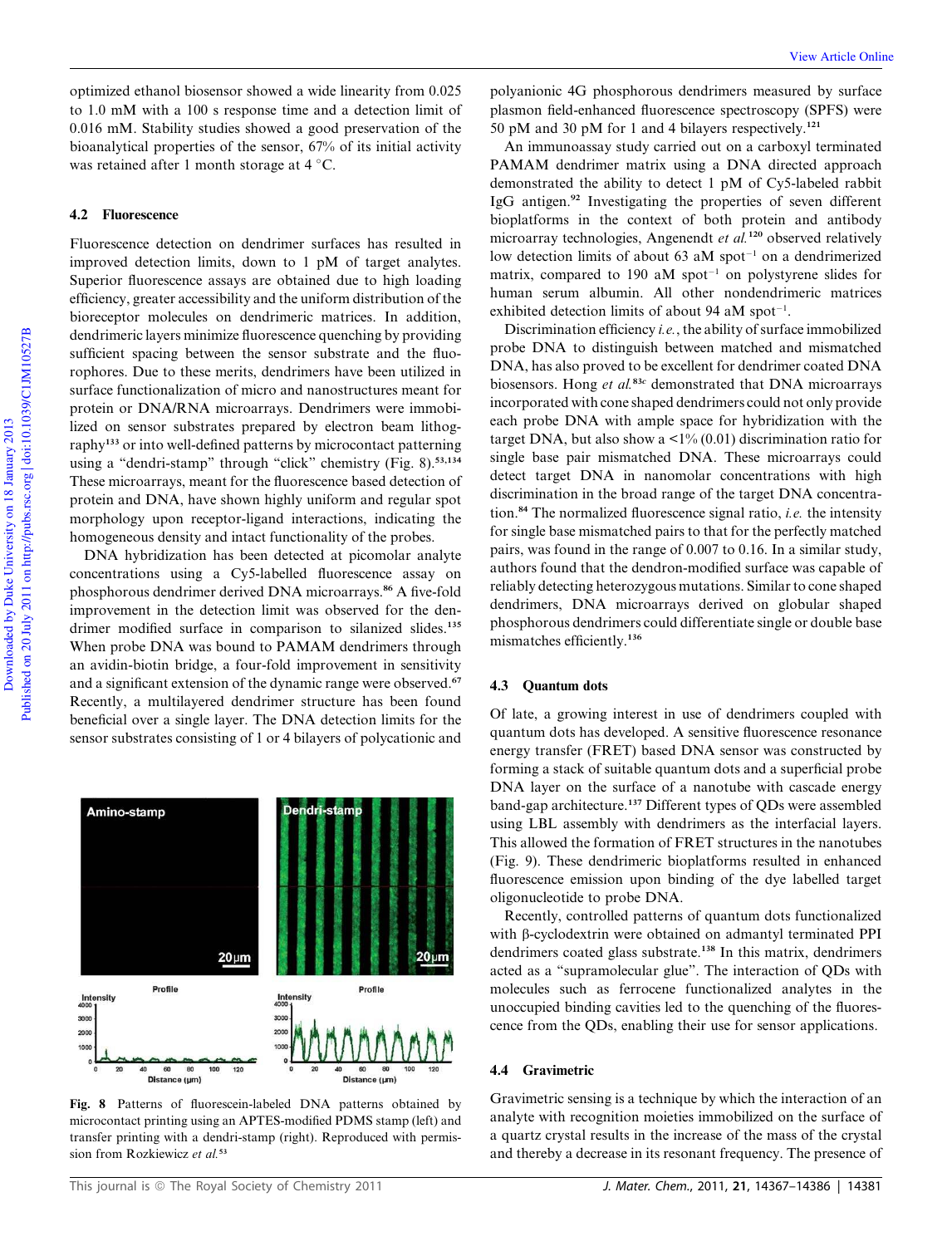

Fig. 9 Schematic diagram of the preparation of QD/dendrimer composite NTs. Reproduced with permission from Feng *et al.*, <sup>137</sup> Copyright Wiley-VCH Verlag GmbH & Co. KGaA.

a large number of analyte molecules on the sensor surface is necessary to achieve high sensitivity.

Polyphenylene dendrimers (PDs) have been employed as sensor layers for monitoring volatile organic compounds in the gaseous phase using a quartz microbalance.<sup>100</sup> The authors observed remarkably high sensitivity (around 5 ppm) for aniline and acetophenone. Recently, a modified phenylene dendrimer coated quartz crystal was used for the detection of triacetone triperoxide (TATP) with good discrimination efficiency.<sup>139</sup> The reversible binding of TATP to dendrimers permits its applicability as an online detection device with a potential to monitor airborne TATP. In another study, a MEMS (microelectromechanical systems) based resonating piezoelectric membrane has been designed for the detection of DNA through a sandwich assay.<sup>140</sup> This biosensor matrix consisted of aminosilane/phosphorous dendrimer-CHO/probe DNA on piezoelectric membranes. Target DNA was detected with the help of biotinylated DNA to which streptavidin coated gold nanoparticles bind and give rise to amplified response. The mass sensitivity of the device was estimated to be 3.6 Hz per pg of DNA, which is several hundred times better than conventional piezoelectric mass-sensing techniques.

#### 4.5 SERS

Dendrimers have been exploited for the deposition of gold and silver colloidal monolayers and multilayers on glass, silicon and indium-tin oxide surfaces to obtain highly active surface enhanced Raman scattering (SERS) substrates. Starburst dendrimers (PAMAM) or DAB-Am dendrimers (PPI) with amino surface groups have been adsorbed directly onto glass substrates to obtain dense functional surfaces. Dendrimers of higher generations result in a greater surface coverage and thereby greater immobilization of nanoparticles. Monolayers of metal nanoparticles may be adsorbed onto dendrimer coated glass substrates *via* electrostatic means. It is possible to control the interparticle spacing and surface coverage, known to greatly influence SERS enhancement, by adjusting the incubation time and dendrimer size. These films have been reported to be stable for several weeks, even after repeated rinsing with water or ethanol.<sup>141</sup> Multilayers of colloids and silver nanowires obtained

by the LBL technique using 5G dendrimers were shown to have better enhancement factors (by a factor of 1.33) compared to that of 1G dendrimers. A limit to the enhancement was observed after 4 bilayers.<sup>98</sup> A multilayer composite of Ag nanowires and dendrimers as SERS substrates were shown to detect 1 aM concentration of n-pentyl-5-salicylimidoperylene molecules.<sup>51</sup>

# 4.6 SPR

Typical SPR sensors rely on the evanescent field created at the interface of the total internal reflection of light. The penetration of the evanescent field is of the order of 100–150 nm.<sup>142</sup> Researchers have used many immobilization techniques like thiol chemistry, CM dextran matrices, *etc.* to confine the biomolecule interaction to this depth in order to exploit the SPR phenomenon for sensing. The thickness of the dendrimeric layer on the sensor matrix is around 2–3 nm, which suits such uses and is likely to have great benefit in SPR sensors. A typical SPR sensor matrix may consist of layers of an alkane thiol SAM on a gold surface, an intermediate dendrimer (*e.g.* PAMAM) layer and a biomolecular recognition layer. A dendrimer as an intermediate layer improves the ligand immobilization efficiency by overcoming mass transport-limiting effects, as in the case of a simple alkane thiol SAM. An ultrathin film SPR matrix made of AUT SAM/ PAMAM/pDNA has been shown to detect 3.9 nM of target DNA.<sup>60</sup> In addition, dendrimer-based affinity sensor matrices were found to exhibit greater stability and regeneration of bioreceptor layer. Recently, biofunctionalized PAMAM dendrimers have been utilized for SPR based explosive detection.<sup>61</sup> A competitive inhibition assay for TNT detection using dinitro phenylated-keyhole limpet hemocyanin (DNP-KLH) conjugated dendrimeric chips exhibited a detection limit of 100 ppt as compared to 150 ppt without the dendrimer layer. Bifunctional metallodendrimers (hydroxyl/thiol-functionalized PAMAM-AuNP) have been explored for SPR based insulin detection. Significantly enhanced sensitivity along with reduced NSB and detection limits as low as 0.5 pM were achieved.<sup>96</sup>

#### 4.7 Impedimetry

Electrochemical impedance spectroscopy (EIS) based sensors have also shown an improved response with the use of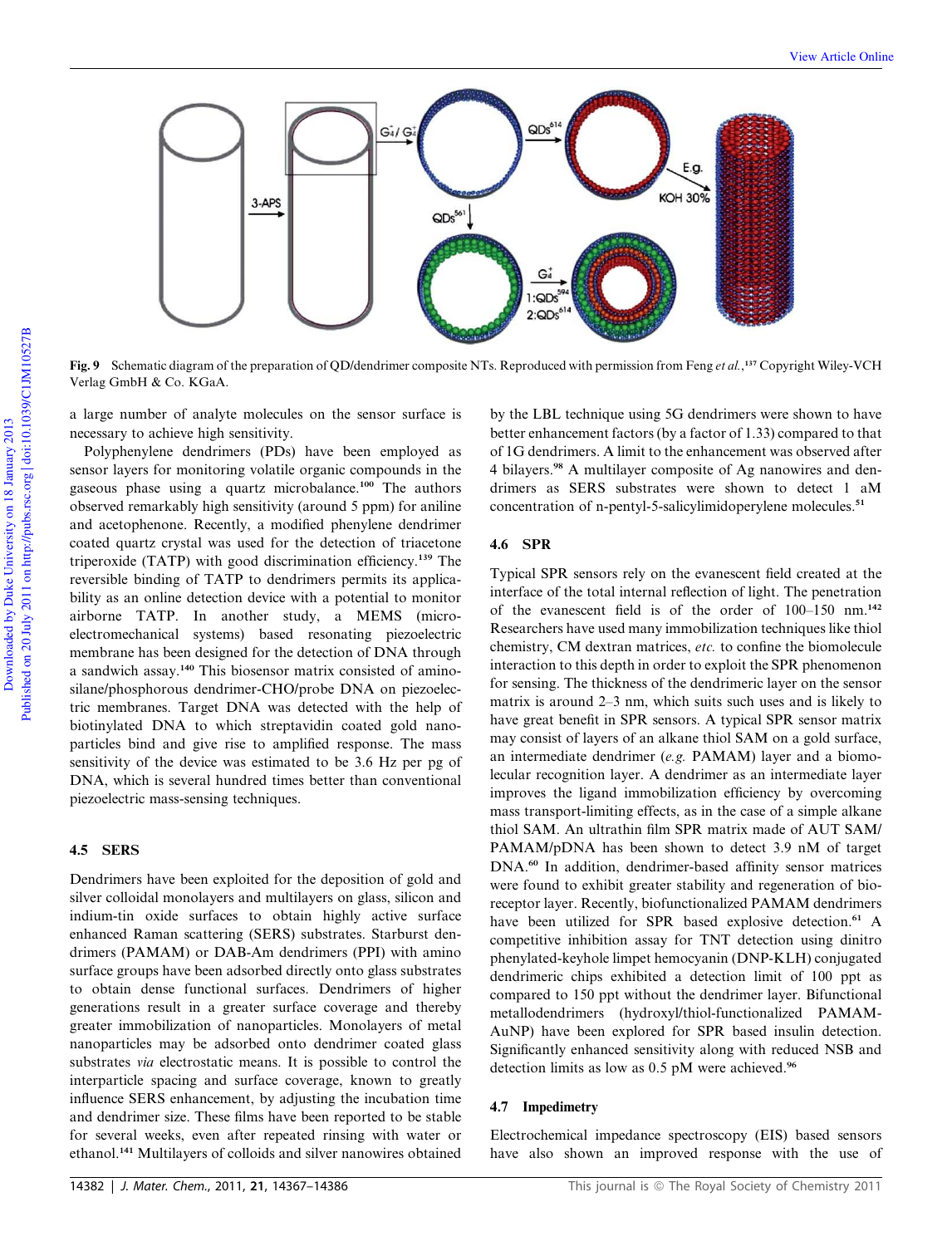dendrimers as intermediate layers. Zucolotto *et al.*<sup>122</sup> used electrical capacitance measurements as the detection method for enzyme-based LBL biosensors. This sensor allowed the detection of 100 pM catechol using Cl-catechol 1,2-dioxygenase/dendrimer bilayers. A similar sensor configuration was used to detect ethanol, down to 1ppm by volume, using multilayers of alcohol dehydrogenase and 4G PAMAM dendrimer.<sup>123</sup> Recently, a labelfree impedimetric sensor for thrombin has been developed with the help of aptamer probes immobilized on PAMAM dendrimer coated gold electrodes. Improved aptamer density and an amplified response due to dendrimer involvement resulted in detectable impedance changes for concentrations as low as 10 pM thrombin in the presence of a reversible  $[Fe(CN)_6]^{3-4-}$  redox couple.<sup>124</sup>

A metallodendrimer-based impedimetric DNA biosensor has been constructed by a LBL assembly of  $\text{cobalt}(\text{II})$  salicylaldiimine metallodendrimer (SDD–Co $(n)$ ) and a 21 base oligonucleotide (pDNA) on a gold electrode.<sup>125</sup> The hybridisation of the pDNA with tDNA resulted in an increase in the charge-transfer resistance  $(R_{\rm ct})$  value from 6.52 to 12.85 k $\Omega$ . The sensitivity and limit of detection of the sensor were 1.29 k $\Omega$  nM<sup>-1</sup> and 0.34 pM, respectively. In another recent study, an impedimetric DNA biosensor was demonstrated using a composite of CNTs and dendrimers.<sup>126</sup> This composite (2G-PAMAM/MWNT) serves as a support to confine the ssDNA probe, as well as the electronic transducer. The hybridization of tDNA to pDNA gives rise to an additional negative charge in the electrode/electrolyte interface and thereby enhances the interfacial charge-transfer resistance of the electrodes towards the  $\text{Fe(CN)}_{6}^{\text{3-44}}$  redox couple. The sensor response was logarithmically proportional to the tDNA concentration within a range of 0.5 to 500 pM with a detection limit of 0.1 pM.

#### 4.8 Miscellaneous

The advantages of dendrimers have been well utilized for environmental monitoring applications by complexing them with different fluorescent compounds sensitive to bacteria and metal ion pollutants. In an interesting study, *Pseudomonas aeruginosa* has been detected by the dendrimer mediated transport of the nucleic acid stain across the bacterial cell membrane.<sup>101</sup> The sensing film was constructed on disposable plastic coupons or optical fibers with a 4G hydroxy-terminated PAMAM dendrimer and SYTOX Green dye. Due to the presence of the dendrimer, the bacterial cells become permeable to the SYTOX dye and gave rise to enhanced fluorescence. The fluorescence intensity increased with the bacterial concentration and the intensity at  $5.4 \times 10^7$  cells mL<sup>-1</sup> was 350% higher than the liquid control without any dendrimer. In a similar approach, FAST DiA, a membrane-receptor fluorophore that exhibits an enhanced quantum yield in lipid environments, was used to capture and detect *E.coli* cells. *E.coli* concentrations of 10<sup>4</sup> cells  $mL^{-1}$  a minute and  $1.7 \times 10^3$  cells  $mL^{-1}$  in 2 h were detected by imaging the fluorescence from the FAST DiA-PAMAM dendrimer complex bound to glass slides.<sup>3</sup> In another study, dendrimers tagged with metal ion sensitive fluorescent compounds (*e.g.* 1,8-naphthalimide units) have been demonstrated to detect pollutants such as  $Ag^+$ ,  $Cu^{2+}$ ,  $Co^{2+}$ ,  $Ni^{2+}$ ,  $Fe^{3+}$  and  $Zn^{2+}$  with high sensitivity.<sup>143</sup>

Recently, dendrimeric matrices have been investigated for the detection of IL-6 and IL-1 $\beta$ , important biomarkers for the early stage diagnosis of chorioamnionitis, using an enzyme-linked immunosorbent assay (ELISA).<sup>144</sup> A hydroxyl-/thiol-4G PAMAM dendrimer modified plate provided assays with significantly enhanced sensitivity, lower nonspecific adsorption and a detection limit of 0.13 pg  $mL^{-1}$  for IL-6 luminol detection and 1.15 pg  $mL^{-1}$  for IL-1 $\beta$  TMB detection, which are significantly better than those for the traditional ELISA.

#### 5 Current trends and future scope

The examples given in previous sections illustrate the potential of dendrimers in different types of sensors. Some of the latest research in this field, such as new types of dendrimers and dendrimeric nanocomposites and easier and faster dendrimer immobilization techniques, *etc.* have paved the way for the further exploitation of these molecules for sensing. Researchers, especially from chemistry and polymer sciences domains, are trying to develop new dendrimeric architectures with some beneficial properties suitable for such applications. Recently, a novel antibody-like nanostructure has been developed utilizing two nucleic acid aptamers and a dendrimer which is nearly identical in size to that of a bivalent antibody.<sup>145</sup> This nanostructure has the ability to carry fluorophores at a defined conjugation site. Also, a new dendrimeric nanocomposite film, composed of a PPI dendrimer and nickel tetrasulfonated phthalocyanine (NiTsPc) has been created to serve as chemically sensitive membranes in separative extended-gate field effect transistor (SEGFET) based pH sensors.<sup>146</sup> These PPI/NiTsPc films in SEGFETs represent an alternative in the development of nanostructured, electroactive and stable gate materials to be used in enzymatic biosensors.

Faster immobilization techniques will bypass the current complex immobilization chemistries and will be readily adopted for commercialization. Recently, a simple one step approach has been developed for preparing a redox active dendrimer-modified glassy carbon nanoelectrode by electrodeposition.<sup>147</sup> Advancement in technology and chemosynthesis has also been benefited by the *in situ* synthesis of dendrimer films on solid surfaces with greater control of the dendrimeric architecture. As a result, recently, a PAMAM dendrimeric film has been created on a poly ethylene terephthalate surface by combining plasma technology and chemical reactions.<sup>148</sup> The *in situ* fabrication of dendrimeric sensor matrices has also been demonstrated by electrochemical cross-linking and electronanopatterning using a carbazole peripheral poly(benzyl ether) dendrimer.<sup>149</sup> Similar techniques may be developed and adopted for other dendrimeric architectures to fabricate sensor matrices with good reproducibility.

The unique and exciting properties of dendrimeric nanocomposites have attracted researchers to a wide range of dendrimeric sensor applications. Exploiting these dendrimeric features, some novel applications of dendrimeric sensor matrices have been demonstrated. For example, DNA damage evaluation and the antioxidant capacity measurement of sericin have been performed by a DNA electrochemical biosensor using a dendrimer-encapsulated Au-Pd/chitosan composite.<sup>150</sup> Recently, dendrimeric matrices have been used to develop an online immobilized capillary enzyme microreactor.<sup>151</sup> Advances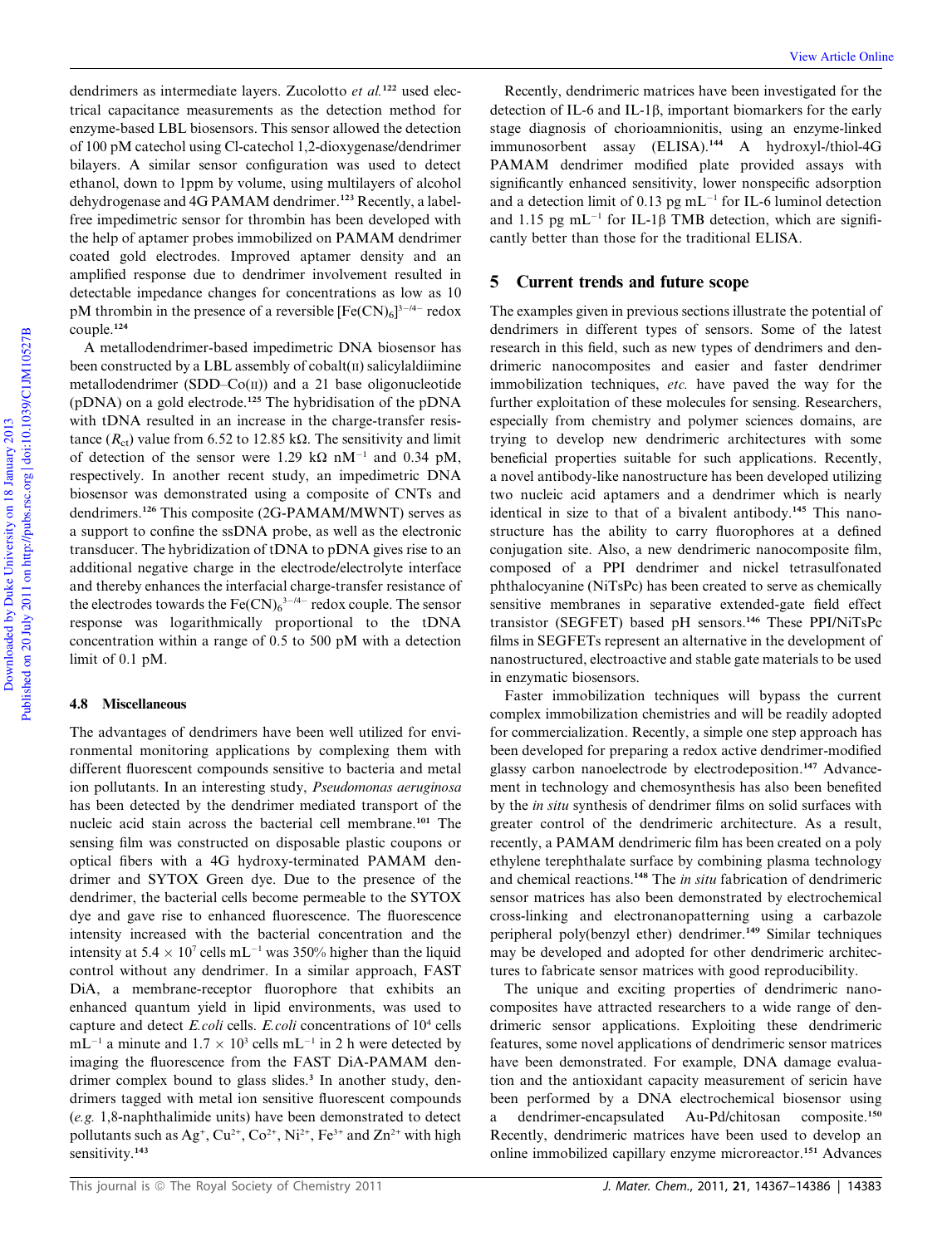in dendrimer synthesis chemistry have also expanded their applicability in nanodevice development by allowing a tighter control on the number and position of different functional groups.<sup>152</sup>

The future of dendrimers as sensor matrices relies on fine tuning three components of dendrimer architecture *i.e.* core, dendrons and surface groups which makes them inimitable macromolecules. It is anticipated that the development of multifunctional dendrimeric architecture may endow in sensors with multiplexing properties.<sup>144</sup> Furthermore, several novel dendrimeric structures such as core-shell "tecto(dendrimers)"<sup>153</sup> and looped dendrimers<sup>154</sup> are being investigated as linkers. There have been only a few reports in which dendrimers of different shapes have been used for sensor applications, but more focused studies are expected in the near future in this area. It is further expected that sensors developed earlier using various immobilization strategies and matrices $8b,155,156$  would see dendrimers as possible matrices to enhance their sensitivity and a large number of research products will result from such investigations.

#### References

- 1 A. M. Caminade, C. Padié, R. Laurent, A. Maraval and J. P. Majoral, *Sensors*, 2006, 6, 901.
- 2 R. Benters, C. M. Niemeyer and D. Wöhrle, *ChemBioChem*, 2001, 2, 686.
- 3 Ji, J. A. Schanzle and M. B. Tabacco, *Anal. Chem.*, 2004, 76, 1411.
- 4 A. W. Bosman, H. M. Janssen and E. W. Meijer, *Chem. Rev.*, 1999, 99, 1665.
- 5 P. K. Ajikumar, J. K. Ng, Y. C. Tang, J. Y. Lee, G. Stephanopoulos and H. P. Too, *Langmuir*, 2007, 23, 5670.
- 6 Z. M. Liu, Y. Yang, H. Wang, Y. L. Liu, G. L. Shen and R. Q. Yu, *Sens. Actuators, B*, 2005, 106, 394.
- 7 P. Angenendt, *Drug Discovery Today*, 2005, 10, 503.
- 8 (*a*) V. V. R. Sai, S. Mahajan, A. Q. Contractor and S. Mukherji, *Anal. Chem.*, 2006, 78, 8368; (*b*) V. V. R. Sai, T. Kundu and S. Mukherji, *Biosens. Bioelectron.*, 2009, 24, 2804; (*c*) J. M. Goddard and D. Erickson, *Anal. Bioanal. Chem.*, 2009, 394, 469; (*d*) G. D. Nagare and S. Mukherji, *Appl. Surf. Sci.*, 2009, 255, 3696.
- 9 P. Arenkov, A. Kukhtin, A. Gemmell, S. Voloshchuk, V. Chupeeva and A. Mirzabekov, *Anal. Biochem.*, 2000, 278, 123.
- 10 M. Khayyami, M. T. P. Pita, N. Garcia, G. Johansson, B. Danielsson and P. O. Larsson, *Talanta*, 1998, 45, 557.
- 11 (*a*) D. A. Tomalia, H. Baker, J. Dewald, M. Hall, G. Kallos, S. Martin, J. Roeck, J. Ryder and P. Smith, *Polym. J.*, 1985, 17, 117.E; (b) Buhleier, W. Wehner and F. Vögtle, *Synthesis*, 1978, 155; (*c*) G. R. Newkome, Z. Yao, G. R. Baker and V. K. Gupta, *J. Org. Chem.*, 1985, 50, 2003.
- 12 (*a*) R. Esfand and D. A. Tomalia, *Drug Discovery Today*, 2001, 6, 427; (b) D. C. Tully and J. M. J. Fréchet, *Chem. Commun.*, 2001, 1229; (*c*) U. Boas and P. M. H. Heegaard, *Chem. Soc. Rev.*, 2004, 33, 43; (*d*) J. Satija, U. Gupta and N. K. Jain, *Crit. Rev. Ther. Drug. Carr. Syst.*, 2007, 24, 257; (*e*) D. Astruc, E. Boisselier and C. Ornelas, *Chem. Rev.*, 2010, 110, 1857; (*f*) J. Satija, G. M. Shukla and S. Mukherji, *Proc. ICSMB2010*, 2010, 86.
- 13 D. A. Tomalia, *Macromol. Symp.*, 1996, 101, 243.
- 14 S. M. Grayson and J. M. J. Fréchet, *Chem. Rev.*, 2001, 101, 3819.
- 15 C. J. Hawker and J. M. J. Fréchet, *J. Am. Chem. Soc.*, 1990, 112, 7638.
- 16 (*a*) G. Labbe, B. Forier and W. Dehaen, *Chem. Commun.*, 1996, (18), 2143; (b) H. Ihre, A. Hult, J. M. J. Fréchet and I. Gitsov, *Macromolecules*, 1998, 31, 4061.
- 17 T. Kawaguchi, K. L. Walker, C. L. Wilkins and J. S. Moore, *J. Am. Chem. Soc.*, 1995, 117, 2159.
- 18 F. Zeng and S. C. Zimmerman, *J. Am. Chem. Soc.*, 1996, 118, 5326.
- 19 S. Svenson and D. A. Tomalia, *Adv. Drug Delivery Rev.*, 2005, 57, 2106.
- 20 (*a*) H. Namazi and M. Adeli, *Eur. Polym. J.*, 2003, 39, 1491; (*b*) H. Namazi and M. Adeli, *Biomaterials*, 2005, 26, 1175.
- 21 A. B. Padias, H. K. Hall, D. A. Tomalia and J. R. McConnell, *J. Org. Chem.*, 1987, 52, 5305.
- 22 (a) R. Haag, A. Sunder and J. F. Stumbé, *J. Am. Chem. Soc.*, 2000, 122, 2954; (*b*) T. Ooya, J. Lee and K. Park, *Bioconjugate Chem.*, 2004, 15, 1221.
- 23 L. M. Kaminskas, B. J. Boyd, P. Karellas, S. A. Henderson, M. P. Giannis, G. Y. Krippner and C. J. H. Porter, *Mol. Pharmaceutics*, 2007, 4, 949.
- 24 P. Agrawal, U. Gupta and N. K. Jain, *Biomaterials*, 2007, 28, 3349.
- 25 F. Morgenroth, C. Kübel and K. Müllen, J. Mater. Chem., 1997, 7, 1207.
- 26 E. M. M. de Brabander-van den Berg and E. W. Meijer, *Angew. Chem., Int. Ed. Engl.*, 1993, 32, 1308.
- 27 P. V. Kumar, H. Agashe, T. Dutta and N. K. Jain, *Curr. Drug Delivery*, 2007, 4, 11.
- 28 K. K. Bansal, D. Kakde, U. Gupta and N. K. Jain, *J. Nanosci. Nanotechnol.*, 2010, 10, 1.
- 29 G. M. Salamończyk, M. Kuźnikowski and A. Skowrońska, *Tetrahedron Lett.*, 2000, 41, 1643.
- 30 D. M. Domański, M. Bryszewska and G. Salamończyk, *Biomacromolecules*, 2004, 5, 2007.
- 31 H. R. Ihre, O. L. P. De Jeśus, F. C. Szoka and J. M. J. Fréchet, *Bioconjugate Chem.*, 2002, 13, 443.
- 32 (*a*) W. Zhang and E. E. Simanek, *Org. Lett.*, 2000, 2, 843; (*b*) H. T. Chen, M. F. Neerman, A. R. Parrish and E. E. Simanek, *J. Am. Chem. Soc.*, 2004, 126, 10044.
- 33 J. Y. Park, S. H. Kwon, J. W. Park and S. M. Park, *Anal. Chim. Acta*, 2008, 619, 37.
- 34 N. Launay, A. M. Caminade and J. P. Majoral, *J. Organomet. Chem.*, 1997, 529, 51.
- 35 R. Hourani, M. A. Whitehead and A. Kakkar, *Macromolecules*, 2008, 41, 508.
- 36 Y. Ito, I. Washio and M. Ueda, *Macromolecules*, 2008, 41, 2778.
- 37 M. Kozaki, H. Tujimura, S. Suzuki and K. Okada, *Tetrahedron Lett.*, 2008, 49, 2931.
- 38 M. Kozaki and K. Okada, *Org. Lett.*, 2004, 6, 485.
- 39 K. T. Wong, Y. H. Lin, H. H. Wu and F. Fungo, *Org. Lett.*, 2007, 9, 4531.
- 40 Y. C. Liu, H. L. Chen, C. J. Su, H. K. Lin, W. L. Liu and U. S. Jeng, *Macromolecules*, 2005, 38, 9434.
- 41 D. Felder, J. L. Gallani, D. Guillon, B. Heinrich, J. F. Nicoud and J. F. Nierengarten, *Angew. Chem., Int. Ed.*, 2000, 39, 201.
- 42 (*a*) K. Esumi and M. Goino, *Langmuir*, 1998, 14, 4466; (*b*) H. Tokuhisa, M. Zhao, L. A. Baker, V. T. Phan, D. L. Dermody, M. E. Garcia, R. F. Peez, R. M. Crooks and T. M. Mayer, *J. Am. Chem. Soc.*, 1998, 120, 4492.
- 43 (*a*) M. Wells and R. M. Crooks, *J. Am. Chem. Soc.*, 1996, 118, 3988; (*b*) S. Pathak, A. K. Singh, J. R. McElhanon and P. M. Dentinger, *Langmuir*, 2004, 20, 6075.
- 44 (*a*) J. Li, L. T. Piehler, D. Qin, J. R. Baker and D. A. Tomalia, *Langmuir*, 2000, 16, 5613; (*b*) P. A. Chiarelli, M. S. Johal, D. J. Holmes, J. L. Casson, J. M. Robinson and H. L. Wang, *Langmuir*, 2002, 18, 168.
- 45 (*a*) L. A. Baker, F. P. Zamborini, L. Sun and R. M. Crooks, *Anal. Chem.*, 1999, 71, 4403; (*b*) S. C. Street, A. Rar, J. N. Zhou, W. J. Liu and J. A. Barnard, *Chem. Mater.*, 2001, 13, 3669; (*c*) X. Li, F. Huang, M. Curry, S. C. Street and M. L. Weaver, *Thin Solid Films*, 2005, 473, 164; (*d*) F. T. Xu, S. M. Thaler and J. A. Barnard, *J. Vac. Sci. Technol., A*, 2005, 23, 1234; (*e*) Y. Lee, J. Kim, S. Kim, W. D. Jang, S. Park and W. G. Koh, *J. Mater. Chem.*, 2009, 19, 5643.
- 46 (*a*) K. M. A. Rahman, C. J. Durning, N. J. Turro and D. A. Tomalia, *Langmuir*, 2000, 16, 10154; (*b*) M. Snejdarkova, L. Svobodova, G. Evtugyn, H. Budnikov, A. Karyakin, D. P. Nikolelis and T. Hianik, *Anal. Chim. Acta*, 2004, 514, 79.
- 47 S. Watanabe and S. L. Regen, *J. Am. Chem. Soc.*, 1994, 116, 8855.
- 48 L. Cheng and J. A. Cox, *Electrochem. Commun.*, 2001, 3, 285.
- 49 V. V. Tsukruk, F. Rinderspacher and V. N. Bliznyuk, *Langmuir*, 1997, 13, 2171.
- 50 F. Huo, H. Xu, L. Zhang, Y. Fu, Z. Wang and X. Zhang, *Chem. Commun.*, 2003, 874.
- 51 R. F. Aroca, P. J. G. Goulet, D. S. dos Santos, R. A. Alvarez-Puebla and O. N. Oliveira, *Anal. Chem.*, 2005, 77, 378.
- 52 M. Beier and J. D. Hoheisel, *Nucleic Acids Res.*, 1999, 27, 1970.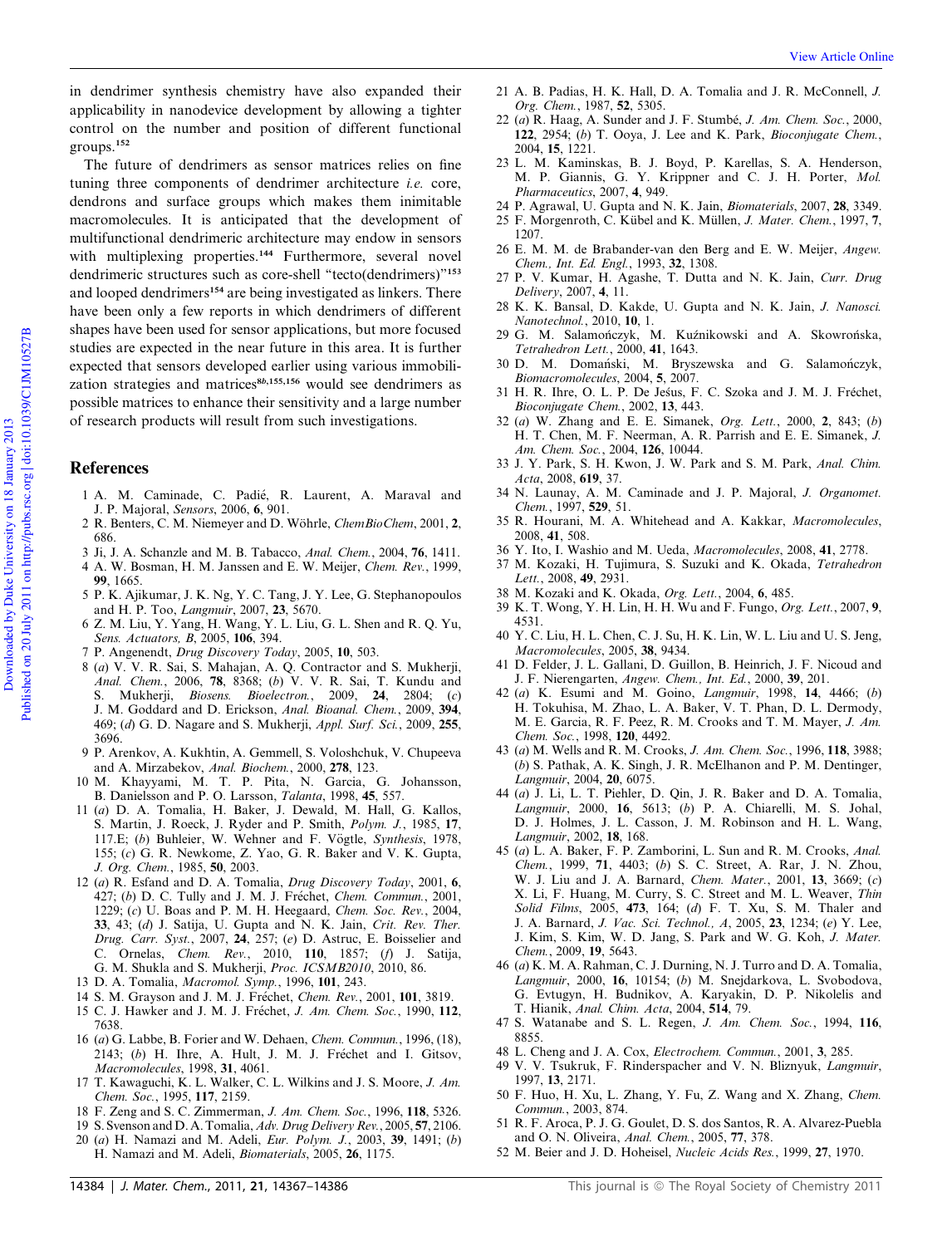- 53 D. I. Rozkiewicz, W. Brugman, R. M. Kerkhoven, B. J. Ravoo and D. N. Reinhoudt, *J. Am. Chem. Soc.*, 2007, 129, 11593.
- 54 R. Benters, C. M. Niemeyer, D. Drutschmann, D. Blohm and D. Wöhrle, Nucleic Acids Res., 2002, 30, e10.
- 55 S. Slomkowski, B. Miksa, M. M. Chehimi, M. Delamar, E. Cabet-Deliry, J. P. Majoral and A. M. Caminade, *React. Funct. Polym.*, 1999, 41, 45.
- 56 S. R. Puniredd and M. P. Srinivasan, *J. Colloid Interface Sci.*, 2007, 306, 118.
- 57 C. A. Fail, S. A. Evenson, L. J. Ward, W. C. E. Schofield and J. P. S. Badyal, *Langmuir*, 2002, 18, 264.
- 58 C. M. Yam, M. Deluge, D. Tang, A. Kumar and C. Cai, *J. Colloid Interface Sci.*, 2006, 296, 118.
- 59 M. Y. Hong, D. Lee, H. C. Yoon and H. S. Kim, *Bull. Korean Chem. Soc.*, 2003, 24, 1197.
- 60 S. S. Mark, N. Sandhyarani, C. Zhu, C. Campagnolo and C. A. Batt, *Langmuir*, 2004, 20, 6808.
- 61 P. Singh, T. Onodera, Y. Mizuta, K. Matsumoto, N. Miura and K. Toko, *Sens. Actuators, B*, 2009, 137, 403.
- 62 Z. Liu and M. D. Amiridis, *Colloids Surf., B*, 2004, 35, 197.
- 63 V. Chechik and R. M. Crooks, *Langmuir*, 1999, 15, 6364.
- 64 H. C. Yoon, M. Y. Hong and H. S. Kim, *Anal. Biochem.*, 2000, 282, 121.
- 65 O. C. Biel, B. Dordi, D. N. Reinhoudt and J. Huskens, *J. Am. Chem. Soc.*, 2005, 127, 7594.
- 66 Z. Liu and M. D. Amiridis, *J. Phys. Chem. B*, 2005, 109, 16866.
- 67 S. B. Lim, K. W. Kim, C. W. Lee, H. S. Kim, C. S. Lee and M. K. Oh, *Biotechnol. Bioprocess Eng.*, 2008, 13, 683.
- 68 J. Wang, J. Chen, X. Jia, W. Cao and M. Li, *Chem. Commun.*, 2000, 511.
- 69 J. H. Seok, M. Y. Hong, Y. J. Kim, M. K. Han, D. Lee, J. H. Lee, J. S. Yoo and H. S. Kim, *Anal. Biochem.*, 2005, 337, 294.
- 70 (*a*) H. Tokuhisa and R. M. Crooks, *Langmuir*, 1997, 13, 5608; (*b*) E. Kim, K. Kim, H. Yang, Y. T. Kim and J. Kwak, *Anal. Chem.*, 2003, 75, 5665; (*c*) S. J. Kwon, E. Kim, H. Yang and J. Kwak, *Analyst*, 2006, 131, 402.
- 71 (*a*) M. Y. Hong, Y. J. Kim, J. W. Lee, K. Kim, J. H. Lee, J. S. Yoo, S. H. Bae, B. S. Choi and H. S. Kim, *J. Colloid Interface Sci.*, 2004, 274, 41; (*b*) M. Y. Hong, H. C. Yoon and H. S. Kim, *Langmuir*, 2003, 19, 416.
- 72 H. C. Yoon, M. Y. Hong and H. S. Kim, *Langmuir*, 2001, 17, 1234.
- 73 (*a*) N. B. Li and J. Kwak, *Electroanalysis*, 2007, 19, 2428; (*b*) G. Li, X. Li, J. Wan and S. Zhang, *Biosens. Bioelectron.*, 2009, 24, 3281.
- 74 M. Zhao, Y. Liu, R. M. Crooks and D. E. Bergbreiter, *J. Am. Chem. Soc.*, 1999, 121, 923.
- 75 H. C. Yoon and H. S. Kim, *Anal. Chem.*, 2000, 72, 922.
- 76 A. Li, Y. Fan, Y. Ma and X. Yang, *Biosens. Bioelectron.*, 2007, 22, 1716.
- 77 G. H. Degenhart, B. Dordi, S. Schönherr and G. J. Vancso, *Langmuir*, 2004, 20, 6216.
- 78 Y. Zhang, M. Y. Coyne, S. G. Will, C. H. Levenson and E. S. Kawasaki, *Nucleic Acids Res.*, 1991, 19, 3929.
- 79 T. Çağın, G. Wang, R. Martin, N. Breen and W. A. Goddard III, *Nanotechnology*, 2000, 11, 77.
- 80 V. V. Tsukruk, F. Rinderspacher and V. N. Bliznyuk, *Langmuir*, 1997, 13, 2171.
- 81 J. Wang, X. Jia, H. Zhong, Y. Luo, X. Zhao, W. Cao, M. Li and Y. Wei, *Chem. Mater.*, 2002, 14, 2854.
- 82 C. A. Haynes and W. Norde, *Colloids Surf., B*, 1994, 2, 517.
- 83 (*a*) B. J. Hong, J. Y. Shim, S. J. Oh and J. W. Park, *Langmuir*, 2003, 19, 2357; (*b*) Y. S. Choi, C. W. Yoon, H. D. Lee, M. Park and J. W. Park, *Chem. Commun.*, 2004, 1316; (*c*) B. J. Hong, V. Sunkara and J. W. Park, *Nucleic Acids Res.*, 2005, 33, e106.
- 84 S. J. Oh, J. Ju, B. C. Kim, E. Ko, B. J. Hong, J. G. Park, J. W. Park and K. Y. Choi, *Nucleic Acids Res.*, 2005, 33, e90.
- 85 V. Le Berre, E. Trévisiol, A. Dagkessamanskaia, S. Sokol, A. M. Caminade, J. P. Majoral, B. Meunier and J. François, *Nucleic Acids Res.*, 2003, 31, 88e.
- 86 E. Trévisiol, V. L. Berre-Anton, J. Leclaire, G. Pratviel, A. M. Caminade, J. P. Majoral, J. M. Françoisa and B. Meunier, *New J. Chem.*, 2003, 27, 1713.
- 87 T.W. Nilsen, J.Grayzel andW. Prensky, *J. Theor. Biol.*, 1997, 187, 273.
- 88 Y. Li, Y. D. Tseng, S. Y. Kwon, L. D'espaux, J. S. Bunch, P. L. Mceuen and D. Luo, *Nat. Mater.*, 2004, 3, 38.
- 89 J. Wang, M. Jiang, T. W. Nilsen and R. C. Getts, *J. Am. Chem. Soc.*, 1998, 120, 8281.
- 90 Y. Deng, X. Y. Zhu, T. Kienlen and A. Guo, *J. Am. Chem. Soc.*, 2006, 128, 2768.
- 91 P. Peluso, D. S. Wilson, D. Do, H. Tran, M. Venkatasubbaiah, D. Quincy, B. Heidecker, K. Poindexter, N. Tolani, M. Phelan, K. Witte, L. S. Jung, P. Wagner and S. Nock, *Anal. Biochem.*, 2003, 312, 113.
- 92 J. K. Ng, P. K. Ajikumar, Y. C. Tang, J. Y. Lee, G. Stephanopoulos and H. P. Too, *Electrophoresis*, 2007, 28, 4638.
- 93 N. J. Munro, A. F. R. Huhmer and J. P. Landers, *Anal. Chem.*, 2001, 73, 1784.
- 94 K. Mitamura, T. Imae, S. Tian and W. Knoll, *Langmuir*, 2008, 24, 2266.
- 95 S. Siegers, M. Biesalski and R. Haag, *Chem.–Eur. J.*, 2004, 10, 2831.
- 96 M. Frasconi, C. Tortolini, F. Botré and F. Mazzei, Anal. Chem., 2010, 82, 7335.
- 97 L. Svobodova, M. Snejdarkova and T. Hianik, *Anal. Bioanal. Chem.*, 2002, 373, 735.
- 98 P. J. G. Goulet, D. S. dos Santos, R. A. Alvarez-Puebla, O. N. Oliveira and R. F. Aroca, *Langmuir*, 2005, 21, 5576.
- 99 D. A. dos Santos, R. C. Sanfelice, R. Alvarez-Puebla, O. N. Oliveira and R. F. Aroca, *Macromol. Symp.*, 2006, 245–246, 325.
- 100 M. Schlupp, T. Weil, A. J. Berresheim, U. M. Wiesler, J. Bargon and K. Müllen, Angew. Chem., Int. Ed., 2001, 40, 4011.
- 101 A. C. Chang, J. B. Gillespie and M. B. Tabacco, *Anal. Chem.*, 2001, 73, 467.
- 102 J. Losada, M. Zamora, P. G. Armada, I. Cuadrado, B. Alonso and C. M. Casado, *Anal. Bioanal. Chem.*, 2006, 385, 1209.
- 103 (*a*) D. Astruc, C. Ornelas and J. R. Aranzaes, *J. Inorg. Organomet. Polym. Mater.*, 2008, 18, 4; (*b*) D. Astruc and J. Ruiz, *Tetrahedron*, 2010, 66, 1769; (*c*) M. C. Daniel, J. Ruiz, S. Nlate, J. C. Blais and D. Astruc, *J. Am. Chem. Soc.*, 2003, 125, 2617.
- 104 H. C. Yoon, M. Y. Hong and H. S. Kim, *Anal. Chem.*, 2000b, 72, 4420.
- 105 M. Snejdarkova, L. Svobodova, D. P. Nikolelis, J. Wang and T. Hianik, *Electroanalysis*, 2003, 15, 1185.
- 106 B. Y. Won, H. G. Choi, K. H. Kim, S. Y. Byun, H. S. Kim and H. C. Yoon, *Biotechnol. Bioeng.*, 2005, 89, 815.
- 107 M. P. G. Armada, J. Losada, M. Zamora, B. Alonso, I. Cuadrado and C. M. Casado, *Bioelectrochemistry*, 2006, 69, 65.
- 108 N. Zhu, Y. Gu, Z. Chang, P. He and Y. Fang, *Electroanalysis*, 2006, 18, 2107.
- 109 E. B. Bustos, M. G. G. Jiménez, B. R. Díaz-Sánchez, E. Juaristi, T. W. Chapman and L. A. Godínez, *Talanta*, 2007, 72, 1586.
- 110 M. J. A. Shiddiky, M. A. Rahman and Y. B. Shim, *Anal. Chem.*, 2007, 79, 6886.
- 111 M. A. Rahman, H. B. Noh and Y. B. Shim, *Anal. Chem.*, 2008, 80, 8020.
- 112 K. Yao, Y. Zhu, X. Yang and C. Li, *Mater. Sci. Eng., C*, 2008, 28, 1236.
- 113 D. M. Kim, H. B. Noh, D. S. Park, S. H. Ryu, J. S. Koo and Y. B. Shim, *Biosens. Bioelectron.*, 2009, 25, 456.
- 114 J. Sun, Y. Zhu, X. Yang and C. Li, *Particuology*, 2009, 7, 347.
- 115 F. Wei, W. Liao, Z. Xu, Y. Yang, D. T. Wong and C. M. Ho, *Small.*, 2009, 5, 784.
- 116 L. Xu, Y. Zhu, X. Yang and C. Li, *Mater. Sci. Eng., C*, 2009, 29, 1306.
- 117 X. Zhu, S. Ai, Q. Chen, H. Yin and J. Xu, *Electrochem. Commun.*, 2009, 11, 1543.
- 118 D. M. Kim, M. A. Rahman, M. H. Do, C. Ban and Y. B. Shim, *Biosens. Bioelectron.*, 2010, 25, 1781.
- 119 Y. Qu, Q. Sun, F. Xiao, G. Shi and L. Jin, *Bioelectrochemistry*, 2010, 77, 139.
- 120 P. Angenendt, J. Glökler, J. Sobek, H. Lehrach and D. J. Cahill, J. *Chromatogr., A*, 2003, 1009, 97.
- 121 Y. Yu, C. Feng, A. M. Caminade, J. P. Majoral and W. Knoll, *Langmuir*, 2009, 25, 13680.
- 122 V. Zucolotto, A. P. A. Pinto, T. Tumolo, M. L. Moraes, M. S. Baptista, A. Riul, A. P. U. Araujo and O. N. Oliveira, *Biosens. Bioelectron.*, 2006, 21, 1320.
- 123 A. C. Perinotto, L. Caseli, C. O. Hayasaka, A. Riul, O. N. Oliveira and V. Zucolotto, *Thin Solid Films*, 2008, 516, 9002.
- 124 Z. Zhang, W. Yang, J. Wang, C. Yang, F. Yang and X. Yang, *Talanta*, 2009, 78, 1240.